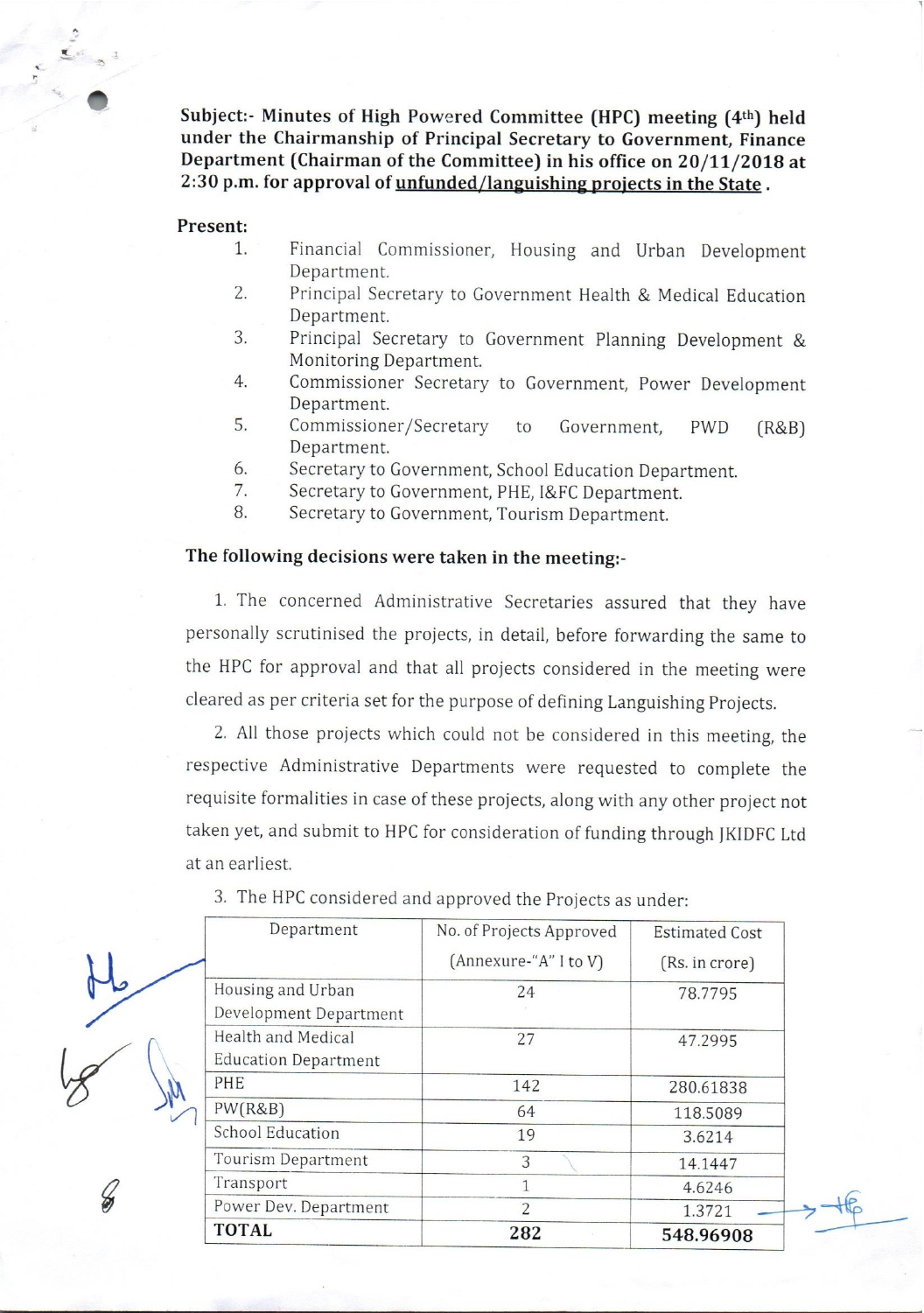4. The detailed lists of Projects approved, deptt. wise, is at **Annexure (A** to H).

5. All the projects funded through JKIDFC Ltd will be geo-tagged and photographs of each project to be uploaded by the concerned Departments on their official websites for the purpose of public scrutiny. This needs to be ensured before payments are released by the Administrative Deptt./PIA.

6. The committee decided to recommend the above (Approved) projects to the JKIDFC Ltd. for funding.

(Rigzin Samphael) Secretary to Govt **Tourism Department** 

(Khurshid Ahmad Shah) Commr. Secry to Govt. PWD(R&B) Deptt. (Member)

(K. B. Agarwal) **Financial Commissioner** Housing & Urban Development Department

(Farooq Ahmad Shah) Secretary to Govt. PHE, I&FC Deptt. (Member)

(Rohit Kansal) Principal Secretary to Govt. Planning Dev. & Monitoring Department (Member)

(Ajit Kumar Sahu) Secretary to Govt. School **Education Department** 

ler

(Atal Dulloo) Principal Secretary to Govt. Health and Medical **Education Department** 

18

(Navin K. Choudhary) Principal Secretary to Govt. Finance Department (Chairman)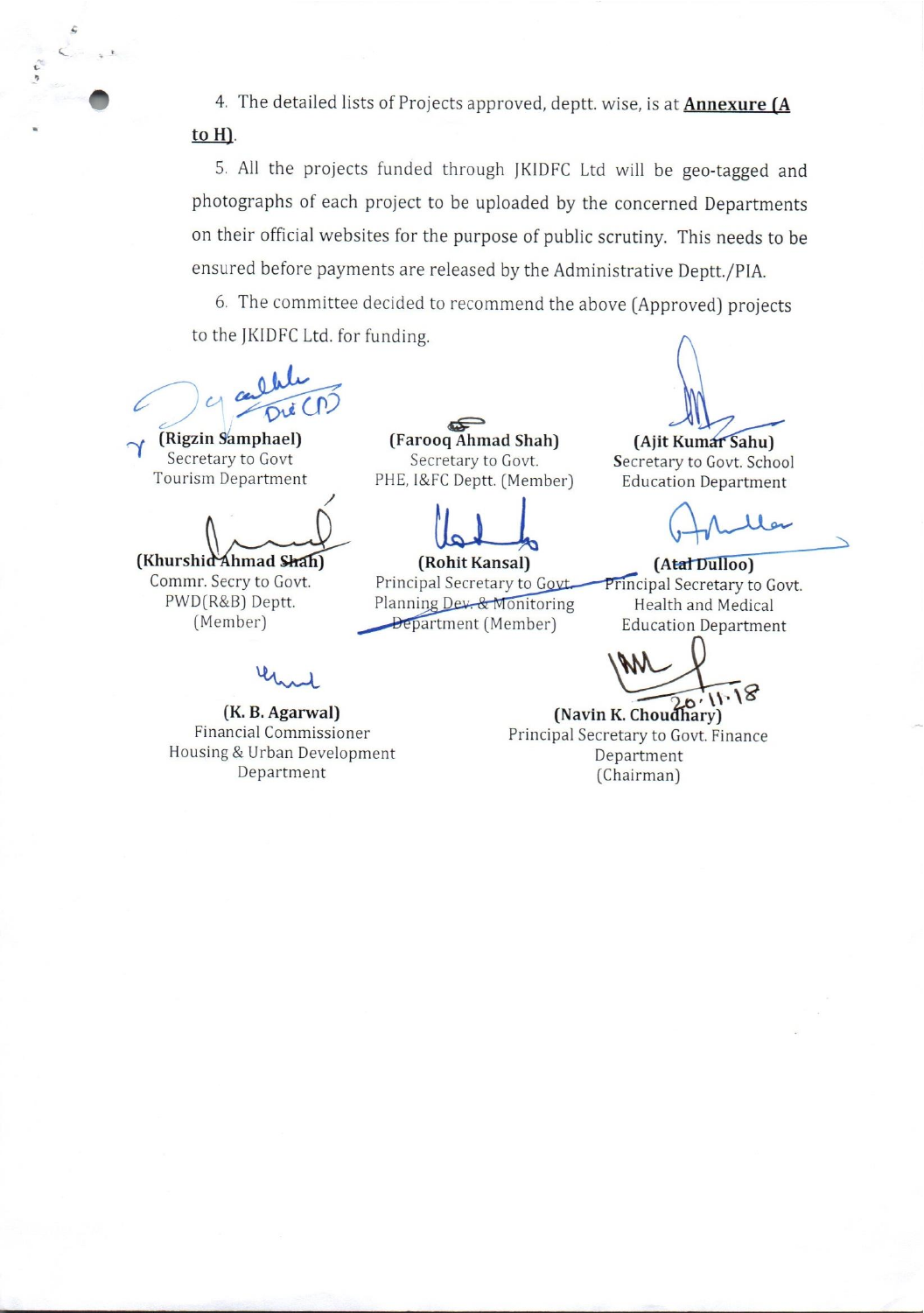| <b>LUPCODE</b>            | Name of Project / Location                                                   | <b>HPC Meeting</b>               | Date of HPC              | Department                                               | <b>District</b>        | <b>Final Approved Cost</b> | <b>Approved Balance</b><br>(In Cr.) Amount in HPC (In Cr.) | <b>Timeline to</b><br>complete the |
|---------------------------|------------------------------------------------------------------------------|----------------------------------|--------------------------|----------------------------------------------------------|------------------------|----------------------------|------------------------------------------------------------|------------------------------------|
| LUP1015                   | Const. of Community Hall at Ashijpora                                        |                                  |                          | Housing & Urban Dev Deptt.                               |                        | 0.68000                    | 0.46000                                                    | Project<br>31.08.2019              |
| <b>LUP1016</b>            | Community Hall Rasool Memorial Hall                                          | $\overline{4}$<br>$\overline{4}$ | 20.11.2018<br>20.11.2018 | Housing & Urban Dev Deptt.                               | Anantnag<br>Anantnag   | 1.96340                    | 0.78770                                                    | 30.09.2020                         |
| <b>LUP1017</b>            | Bus Adda Ganderbal                                                           | $\overline{4}$                   | 20.11.2018               | Housing & Urban Dev Deptt.                               | Ganderbal              | 12.01350                   | 9.17420                                                    | 31.03.2021                         |
| <b>LUP1018</b>            | Improvement to Drainage system in Peerkho Areas D/s Circular Road            | $\overline{4}$                   | 20.11.2018               | Housing & Urban Dev Deptt.                               | Jammu                  | 1.44000                    | 1.15890                                                    | 31.03.2019                         |
| <b>LUP1019</b>            | Drainage scheme Dhounthly, Karan Nagar and D/s Panjthirthi                   | $\overline{4}$                   | 20.11.2018               | Housing & Urban Dev Deptt.                               | Jammu                  | 1.47500                    | 1.09840                                                    | 31.03.2019                         |
| <b>LUP1020</b>            | Drainage scheme Chirstian Colony Lower Prem Nagar                            | $\overline{4}$                   | 20.11.2018               | Housing & Urban Dev Deptt.                               | Jammu                  | 1.49400                    | 1.22570                                                    | 31.03.2020                         |
| <b>LUP1021</b>            | Drainage scheme Gujjar Nagar and its adjoining area                          | $\overline{4}$                   | 20.11.2018               | Housing & Urban Dev Deptt.                               | Jammu                  | 1.49280                    | 1.16390                                                    | 31.03.2020                         |
| <b>LUP1022</b>            | Const. of Drain/Impvt. Of Drainage system Shastri Nagar & its adjoining area | $\overline{4}$                   | 20.11.2018               | Housing & Urban Dev Deptt.                               | Jammu                  | 1.44980                    | 1.27100                                                    | 31.03.2019                         |
| <b>LUP1023</b>            | Drainage Scheme Harisingh Nagar and its adjoining area                       | $\overline{4}$                   | 20.11.2018               | Housing & Urban Dev Deptt.                               | Jammu                  | 2.00000                    | 1.47540                                                    | 31.03.2019                         |
| LUP1024                   | Drainage scheme Shakti Nagar and its adjoining area                          | $\overline{a}$                   | 20.11.2018               | Housing & Urban Dev Deptt.                               | Jammu                  | 2.00000                    | 1.39870                                                    | 31.03.2019                         |
| LUP1025                   | Drainage Scheme Rajiv Nagar Nallah from NH Bridge Kalika Colony.             | $\overline{4}$                   | 20.11.2018               | Housing & Urban Dev Deptt.                               | Jammu                  | 1.96000                    | 1.56770                                                    | 31.03.2019                         |
| LUP1026                   | Improvement of Gurah Nallah falling into RRL.                                | $\overline{4}$                   | 20.11.2018               | Housing & Urban Dev Deptt.                               | Jammu                  | 4.98000                    | 1.66800                                                    | 31.03.2020                         |
| <b>LUP1027</b>            | Drainage scheme Gangyal                                                      | $\overline{4}$                   | 20.11.2018               | Housing & Urban Dev Deptt.                               | Jammu                  | 8.43000                    | 4.86950                                                    | 31.03.2020                         |
| LUP1028                   | Drainage scheme Gandhi Nagar                                                 | $\overline{4}$                   | 20.11.2018               | Housing & Urban Dev Deptt.                               | Jammu                  | 3.40000                    | 1.00470                                                    | 31.03.2019                         |
| LUP1029                   | Drainage scheme Channi Himmat                                                | $\overline{4}$                   | 20.11.2018               | Housing & Urban Dev Deptt.                               | Jammu                  | 3.86400                    | 3.57740                                                    | 31.03.2019                         |
| LUP1030                   | Drainage scheme Sidhra                                                       | $\overline{4}$                   | 20.11.2018               | Housing & Urban Dev Deptt.                               | Jammu                  | 3.20000                    | 1.36650                                                    | 31.03.2019                         |
| LUP1031<br>LUP1032        | Const./Impv. Of D/S Near Main Macca Masjid Bathindi                          | $\overline{4}$                   | 20.11.2018               | Housing & Urban Dev Deptt.                               | Jammu                  | 9.77450<br>0.96120         | 9.56110                                                    | 31.03.2020<br>30.06.2020           |
| LUP1033                   | Town Hall at Kulgeshwari Temple<br>Bus Adda Kupwara                          | $\overline{4}$<br>$\overline{4}$ | 20.11.2018<br>20.11.2018 | Housing & Urban Dev Deptt.<br>Housing & Urban Dev Deptt. | Kulgam<br>Kupwara      | 8.01000                    | 0.53410<br>5.56170                                         | 31.03.2020                         |
| LUP1034                   | Bus Adda Handwara                                                            | $\overline{4}$                   | 20.11.2018               | Housing & Urban Dev Deptt.                               | Kupwara                | 15.43490                   | 11.88490                                                   | 31.03.2021                         |
| LUP1035                   | Relocation and allignment of House Boats in Dal Lake Dole Demb               | $\overline{4}$                   | 20.11.2018               | Housing & Urban Dev Deptt.                               | Srinagar               | 29.61000                   | 15.85000                                                   | 31.03.2021                         |
| LUP1039                   | NTPHC at Nanil                                                               | $\overline{4}$                   | 20.11.2018               | Health & Medical Education                               | Anantnag               | 1.89480                    | 1.54480                                                    | 30.06.2019                         |
| <b>LUP1040</b>            | NTPHC at Rampora Karewa                                                      | $\overline{4}$                   | 20.11.2018               | Health & Medical Education                               | Anantnag               | 1.88000                    | 1.73000                                                    | 30.06.2019                         |
| <b>LUP1041</b>            | District Hospital Bandipora                                                  | $\overline{4}$                   | 20.11.2018               | Health & Medical Education                               | Bandipora              | 28.25000                   | 3.43000                                                    | 30.06.2019                         |
| LUP1042                   | NTPHC Watlab                                                                 | $\overline{4}$                   | 20.11.2018               | Health & Medical Education                               | Bandipora              | 1.88000                    | 1.68000                                                    | 30.06.2019                         |
| LUP1043                   | NTPHC Achabal Baramulla                                                      | $\overline{4}$                   | 20.11.2018               | Health & Medical Education                               | Baramulla              | 2.50000                    | 1.95000                                                    | 30.06.2019                         |
| <b>LUP1044</b>            | NTPHC Doabagh                                                                | $\overline{4}$                   | 20.11.2018               | Health & Medical Education                               | Baramulla              | 2.50000                    | 1.95000                                                    | 30.06.2019                         |
| <b>LUP1045</b>            | NTPHC at Hariwani                                                            | $\overline{4}$                   | 20.11.2018               | Health & Medical Education                               | Budgam                 | 1.88000                    | 1.78000                                                    | 30.06.2019                         |
| <b>LUP1046</b>            | Laboratory Block at PHC Hardpazoo                                            | $\overline{4}$                   | 20.11.2018               | Health & Medical Education                               | Budgam                 | 0.39950                    | 0.24950                                                    | 30.06.2019                         |
| <b>LUP1047</b>            | PHC at Pathkoot                                                              | $\overline{4}$                   | 20.11.2018               | Health & Medical Education                               | Budgam                 | 6.09000                    | 3.79000                                                    | 30.06.2019                         |
| <b>LUP1048</b>            | NTPHC at Jawalpora                                                           | $\overline{4}$                   | 20.11.2018               | Health & Medical Education                               | Budgam                 | 1.89480                    | 1.54480                                                    | 30.06.2019                         |
| <b>LUP1049</b>            | NTPHC at Ratsun                                                              | $\overline{4}$                   | 20.11.2018               | Health & Medical Education                               | Budgam                 | 1.89480                    | 1.54480                                                    | 30.06.2019                         |
| <b>LUP1050</b>            | NTPHC at Dooniwara                                                           | $\overline{4}$                   | 20.11.2018               | Health & Medical Education                               | Budgam                 | 1.99500                    | 1.59500                                                    | 30.06.2019                         |
| <b>LUP1051</b>            | NTPHC Challyan                                                               | $\overline{4}$                   | 20.11.2018               | Health & Medical Education                               | Budgam                 | 1.89000                    | 1.79000                                                    | 30.06.2019                         |
| LUP1052                   | NTPHC at Shallbugh<br>NTPHC at Aari Ganderbal                                | $\overline{4}$                   | 20.11.2018               | Health & Medical Education                               | Ganderbal<br>Ganderbal | 2.94000                    | 2.89000                                                    | 30.06.2019<br>30.06.2019           |
| LUP1053<br><b>LUP1054</b> | Constt. Of Building for CMO Office Ganderbal                                 | $\overline{4}$<br>$\overline{4}$ | 20.11.2018<br>20.11.2018 | Health & Medical Education<br>Health & Medical Education | Ganderbal              | 1.93230<br>1.80540         | 1.58230<br>0.60540                                         | 30.06.2019                         |
| <b>LUP1055</b>            | NTPHC at Pariwan                                                             | $\overline{4}$                   | 20.11.2018               | Health & Medical Education                               | Kulgam                 | 1.89480                    | 1.54480                                                    | 30.06.2019                         |
| <b>LUP1056</b>            | NTPHC at Manzgam                                                             | $\overline{4}$                   | 20.11.2018               | Health & Medical Education                               | Kulgam                 | 1.89480                    | 1.54480                                                    | 30.06.2019                         |
| <b>LUP1057</b>            | NTPHC at Furrah                                                              | $\overline{4}$                   | 20.11.2018               | Health & Medical Education                               | Kulgam                 | 1.89480                    | 1.54480                                                    | 30.06.2019                         |
| LUP1058                   | NTPHC Gundishat                                                              | $\overline{4}$                   | 20.11.2018               | Health & Medical Education                               | Kupwara                | 1.88000                    | 1.78000                                                    | 30.06.2019                         |
| <b>LUP1059</b>            | NTPHC at Gugloosa                                                            | $\overline{4}$                   | 20.11.2018               | Health & Medical Education                               | Kupwara                | 1.92900                    | 1.57900                                                    | 30.06.2019                         |
| <b>LUP1060</b>            | Doctors Quarters at Pulwama                                                  | $\overline{4}$                   | 20.11.2018               | Health & Medical Education                               | Pulwama                | 1.11990                    | 1.06990                                                    | 30.06.2019                         |
| LUP1061                   | NTPHC at Chakoora                                                            | $\overline{4}$                   | 20.11.2018               | Health & Medical Education                               | Pulwama                | 1.89480                    | 1.54480                                                    | 30.06.2019                         |
| LUP1062                   | NTPHC Kapran                                                                 | $\overline{4}$                   | 20.11.2018               | Health & Medical Education                               | Shopian                | 1.89480                    | 1.79480                                                    | 30.06.2019                         |
| LUP1063                   | NTPHC at Trenz                                                               | $\overline{4}$                   | 20.11.2018               | Health & Medical Education                               | Shopian                | 1.88000                    | 1.78000                                                    | 30.06.2019                         |
| <b>LUP1064</b>            | NTPHC at Alamgunj                                                            | $\overline{4}$                   | 20.11.2018               | Health & Medical Education                               | Shopian                | 1.88000                    | 1.68000                                                    | 30.06.2019                         |
| LUP1065                   | NTPHC at Moshwara                                                            | $\overline{4}$                   | 20.11.2018               | Health & Medical Education                               | Shopian                | 1.88000                    | 1.78000                                                    | 30.06.2019                         |
| <b>LUP1066</b>            | WSS Andoo Pushroo                                                            | $\overline{4}$                   | 20.11.2018               | Jal Shakti Department                                    | Anantnag               | 8.90370                    | 3.91360                                                    | 31.12.2020                         |
| LUP1067<br><b>LUP1068</b> | WSS Anantnag Town (High Ground)                                              | $\overline{4}$                   | 20.11.2018               | Jal Shakti Department                                    | Anantnag               | 3.71440                    | 2.56810                                                    | 31.12.2020                         |
| <b>LUP1069</b>            | WSS Daksum GB<br><b>WSS Chaklipora</b>                                       | $\overline{4}$                   | 20.11.2018               | Jal Shakti Department                                    | Anantnag               | 2.05360<br>0.42280         | 1.35360                                                    | 31.12.2020                         |
| <b>LUP1070</b>            | Up-gradation of Achabal Town.                                                | $\overline{4}$                   | 20.11.2018<br>20.11.2018 | Jal Shakti Department<br>Jal Shakti Department           | Anantnag<br>Anantnag   | 4.88170                    | 0.29270<br>4.65170                                         | 31.12.2020<br>31.12.2020           |
| <b>LUP1071</b>            | WSS Sheikhpora Mati                                                          | $\overline{4}$<br>$\overline{4}$ | 20.11.2018               | Jal Shakti Department                                    | Anantnag               | 1.84240                    | 1.63010                                                    | 31.12.2020                         |
| LUP1072                   | Augmentaion Larkipora                                                        | $\overline{4}$                   | 20.11.2018               | Jal Shakti Department                                    | Anantnag               | 3.55130                    | 2.85330                                                    | 31.12.2020                         |
| LUP1073                   | Augmentaion Qazigund                                                         | $\overline{4}$                   | 20.11.2018               | Jal Shakti Department                                    | Anantnag               | 5.22770                    | 2.82380                                                    | 31.12.2020                         |
| <b>LUP1074</b>            | WSS Hiller Shabad                                                            | $\overline{4}$                   | 20.11.2018               | Jal Shakti Department                                    | Anantnag               | 4.60000                    | 2.54110                                                    | 31.12.2019                         |
| LUP1075                   | Aug.Doru                                                                     | $\overline{4}$                   | 20.11.2018               | Jal Shakti Department                                    | Anantnag               | 5.67000                    | 3.02500                                                    | 31.12.2020                         |
| <b>LUP1076</b>            | WSS Ziarat Sharief Matipora                                                  | $\overline{4}$                   | 20.11.2018               | Jal Shakti Department                                    | Anantnag               | 2.86000                    | 0.88000                                                    | 31.12.2020                         |
| <b>LUP1077</b>            | Divisional Office Building at Qazigund                                       | $\overline{4}$                   | 20.11.2018               | Jal Shakti Department                                    | Anantnag               | 2.67420                    | 1.38510                                                    | 31.12.2019                         |
| <b>LUP1078</b>            | WSS Hajin Chandergeer                                                        | $\overline{4}$                   | 20.11.2018               | Jal Shakti Department                                    | Bandipora              | 3.31650                    | 0.54880                                                    | 31.12.2019                         |
| LUP1079                   | WSS Maliknard Gurnar                                                         | $\overline{4}$                   | 20.11.2018               | Jal Shakti Department                                    | Bandipora              | 0.52500                    | 0.24500                                                    | 31.12.2019                         |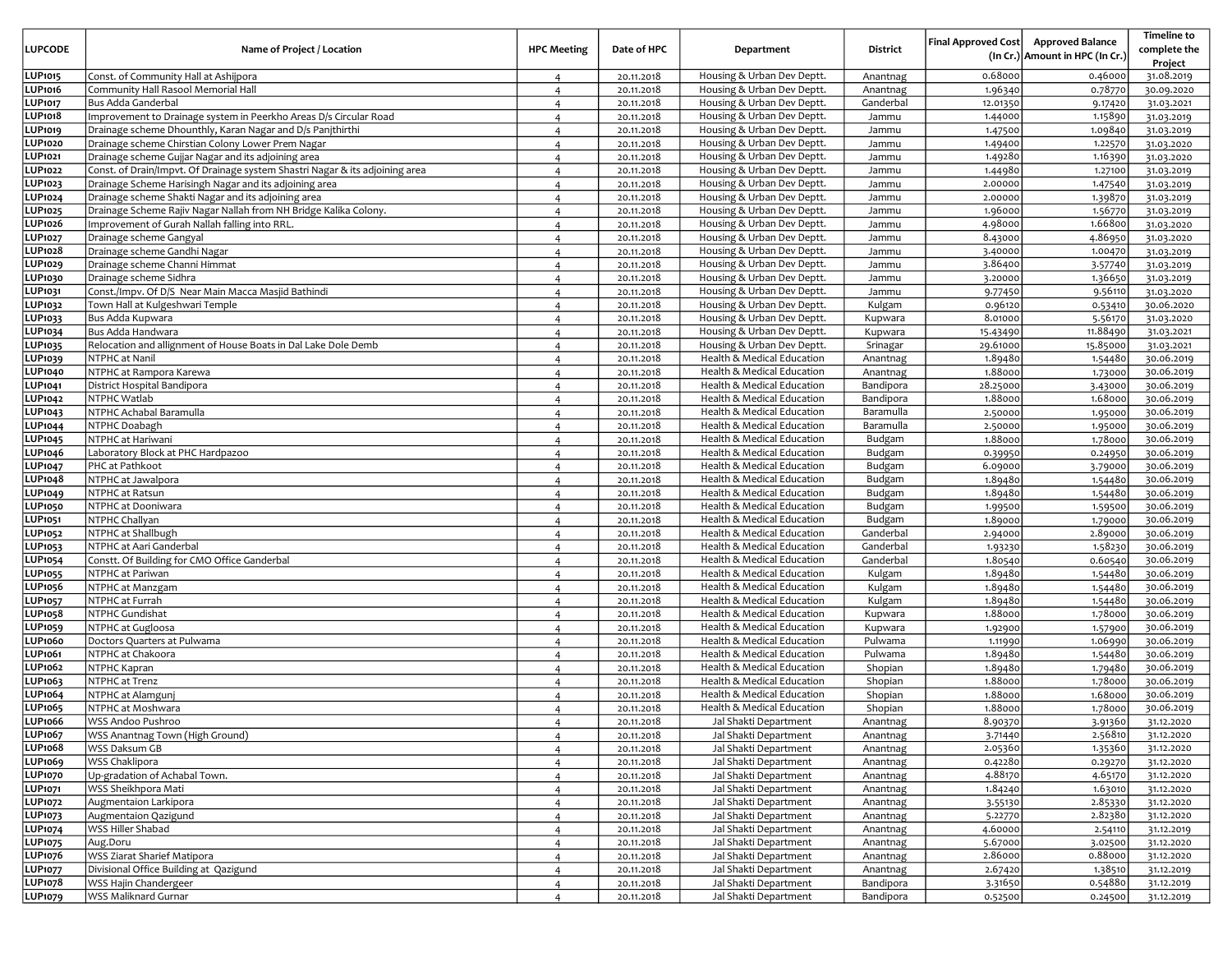| <b>LUP1080</b>                   | WSS Dolipora Fresthar                                                                   | $\overline{4}$                   | 20.11.2018               | Jal Shakti Department                          | Baramulla              | 5.55310            | 1.04030            | 31.12.2020               |
|----------------------------------|-----------------------------------------------------------------------------------------|----------------------------------|--------------------------|------------------------------------------------|------------------------|--------------------|--------------------|--------------------------|
| LUP1081                          | WSS Khushalpora Syed Colony Chinned                                                     | $\overline{4}$                   | 20.11.2018               | Jal Shakti Department                          | Baramulla              | 9.63990            | 7.43430            | 31.12.2020               |
| <b>LUP1082</b>                   | WSS Mongam Wagoora                                                                      | $\overline{4}$                   | 20.11.2018               | Jal Shakti Department                          | Baramulla              | 6.25000            | 1.69430            | 31.12.2020               |
| LUP1083                          | WSS New Colony Maharajpora                                                              | $\overline{4}$                   | 20.11.2018               | Jal Shakti Department                          | Baramulla              | 7.45450            | 7.41450            | 31.12.2020               |
| LUP1084                          | WSS Syed janbaz wali Khanpora                                                           | $\overline{4}$                   | 20.11.2018               | Jal Shakti Department                          | Baramulla              | 3.60000            | 1.72000            | 31.12.2020               |
| LUP1085                          | WSS Khadniyar jalsheeri                                                                 | $\overline{4}$                   | 20.11.2018               | Jal Shakti Department                          | Baramulla              | 4.23730            | 0.66000            | 31.12.2019               |
| <b>LUP1086</b>                   | WSS Watergam Behrampora                                                                 | $\overline{4}$                   | 20.11.2018               | Jal Shakti Department                          | Baramulla              | 9.48490            | 4.68720            | 31.12.2020               |
| <b>LUP1087</b>                   | WSS Malganipora Behrampora                                                              | $\overline{4}$                   | 20.11.2018               | Jal Shakti Department                          | Baramulla              | 2.30000            | 1.49700            | 31.12.2020               |
| <b>LUP1088</b>                   | WSS Kiterdaji Kangroosa                                                                 | $\overline{4}$                   | 20.11.2018               | Jal Shakti Department                          | Baramulla              | 4.50000            | 2.09000            | 31.12.2020               |
| LUP1089                          | WSS Ladi Angan                                                                          | $\overline{4}$                   | 20.11.2018               | Jal Shakti Department                          | Baramulla              | 2.25000            | 1.02400            | 31.12.2020               |
| LUP1090                          | WSS Venkura                                                                             | $\overline{4}$                   | 20.11.2018               | Jal Shakti Department                          | Baramulla              | 2.20000            | 1.66000            | 31.12.2020               |
| <b>LUP1091</b>                   | WSS Laiser Hadipora                                                                     | $\overline{4}$                   | 20.11.2018               | Jal Shakti Department                          | Baramulla              | 4.5000C            | 2.02830            | 31.12.2020               |
| LUP1092                          | WSS Jahama                                                                              | $\overline{4}$                   | 20.11.2018               | Jal Shakti Department                          | Baramulla              | 4.25000            | 1.39580            | 31.12.2020               |
| LUP1093                          | <b>WSS Jetty</b>                                                                        | $\overline{4}$                   | 20.11.2018               | Jal Shakti Department                          | Baramulla              | 6.00000            | 3.97870            | 31.12.2021               |
| <b>LUP1094</b>                   | WSS Gujjer Pati Bhat Mohalla Sangri                                                     | $\overline{4}$                   | 20.11.2018               | Jal Shakti Department                          | Baramulla              | 3.94000            | 1.04280            | 31.12.2020               |
| <b>LUP1095</b>                   | WSS Hyder Mohalla Singh bagh                                                            | $\overline{4}$                   | 20.11.2018               | Jal Shakti Department                          | Baramulla              | 3.50000            | 2.00000            | 31.12.2020               |
| <b>LUP1096</b>                   | WSS Alsafa Colony                                                                       | $\overline{4}$                   | 20.11.2018               | Jal Shakti Department                          | Baramulla              | 4.50000            | 2.55000            | 31.12.2020               |
| <b>LUP1097</b>                   | WSS Chuker adjoing areas                                                                | $\overline{4}$                   | 20.11.2018               | Jal Shakti Department                          | Baramulla              | 5.46880            | 2.24850            | 31.12.2019               |
| <b>LUP1098</b>                   | WSS Kunzer Town                                                                         | $\overline{4}$                   | 20.11.2018               | Jal Shakti Department                          | Baramulla              | 3.24150            | 1.65000            | 31.12.2019               |
| <b>LUP1099</b>                   | WSS Kampora Solinda Qazipora                                                            | $\overline{4}$                   | 20.11.2018               | Jal Shakti Department                          | Baramulla              | 1.63620            | 0.20690            | 31.12.2019               |
| <b>LUP1100</b>                   | WSS Basian Dachi                                                                        | $\overline{4}$                   | 20.11.2018               | Jal Shakti Department                          | Baramulla              | 0.90170            | 0.27300            | 31.12.2020               |
| <b>LUP1101</b>                   | <b>WSS Rampur</b>                                                                       | $\overline{4}$                   | 20.11.2018               | Jal Shakti Department                          | Baramulla              | 1.04490            | 0.30170            | 31.12.2019               |
| LUP1102                          | WSS Kamlakote                                                                           | $\overline{4}$                   | 20.11.2018               | Jal Shakti Department                          | Baramulla              | 2.04810            | 0.78860            | 31.12.2020               |
| LUP1103                          | WSS Sabai Gohallan                                                                      | $\overline{4}$                   | 20.11.2018               | Jal Shakti Department<br>Jal Shakti Department | Baramulla              | 1.65330            | 0.46210            | 31.12.2020               |
| <b>LUP1104</b>                   | WSS Dadyali Puranpillan                                                                 | $\overline{4}$                   | 20.11.2018               |                                                | Baramulla              | 1.45950            | 0.26110            | 31.12.2020               |
| <b>LUP1105</b><br><b>LUP1106</b> | WSS Bandi Kamalkote                                                                     | $\overline{4}$                   | 20.11.2018               | Jal Shakti Department<br>Jal Shakti Department | Baramulla              | 0.95050            | 0.47340            | 31.12.2020               |
| <b>LUP1107</b>                   | WSS Panjinag<br>WSS Maidanan Boniyar                                                    | $\overline{4}$                   | 20.11.2018               | Jal Shakti Department                          | Baramulla<br>Baramulla | 1.30690<br>1.38970 | 0.61830<br>0.29200 | 31.12.2020<br>31.12.2020 |
| <b>LUP1108</b>                   | WSS Dandosa Doligund                                                                    | $\overline{4}$                   | 20.11.2018<br>20.11.2018 | Jal Shakti Department                          | Baramulla              | 5.50000            | 4.58000            | 31.12.2020               |
| <b>LUP1109</b>                   | WSS Magam Narbal                                                                        | $\overline{4}$<br>$\overline{4}$ | 20.11.2018               | Jal Shakti Department                          | Budgam                 | 3.41740            | 1.05600            | 31.12.2019               |
| <b>LUP1110</b>                   | WSS Shunglipora Nasserpora                                                              | $\overline{4}$                   | 20.11.2018               | Jal Shakti Department                          | Budgam                 | 3.92670            | 1.77120            | 31.12.2019               |
| <b>LUP1111</b>                   | WSS Sonoor Kalipora                                                                     | $\overline{4}$                   | 20.11.2018               | Jal Shakti Department                          | Budgam                 | 2.40820            | 0.68820            | 31.12.2019               |
| LUP1112                          | WSS Nowrozbaba Trapai                                                                   | $\overline{4}$                   | 20.11.2018               | Jal Shakti Department                          | Budgam                 | 0.87330            | 0.73000            | 31.12.2019               |
| <b>LUP1113</b>                   | WSS Chadoora Town                                                                       | $\overline{4}$                   | 20.11.2018               | Jal Shakti Department                          | Budgam                 | 4.92660            | 2.66160            | 31.12.2020               |
| <b>LUP1114</b>                   | WSS Up- gradation Charishareif Town Phase-II                                            | $\overline{4}$                   | 20.11.2018               | Jal Shakti Department                          | Budgam                 | 9.53700            | 7.8518c            | 31.12.2020               |
| <b>LUP1115</b>                   | WSS Mir Mohalla Bonpora                                                                 | $\overline{4}$                   | 20.11.2018               | Jal Shakti Department                          | Budgam                 | 5.39290            | 1.84450            | 31.12.2020               |
| LUP1116                          | WSS Handle Bagh                                                                         | $\overline{4}$                   | 20.11.2018               | Jal Shakti Department                          | Budgam                 | 7.01780            | 2.61610            | 31.12.2020               |
| <b>LUP1117</b>                   | Impounding Reservoir for sustainability of 11 No. Water Supply Schemes of Ganderbal and | $\overline{4}$                   | 20.11.2018               | Jal Shakti Department                          | Ganderbal              | 25.00000           | 7.48230            | 31.12.2020               |
|                                  | Kangan Constituencies<br>WSS Wayil Wudder Gutlibagh                                     |                                  |                          | Jal Shakti Department                          | Ganderbal              |                    |                    |                          |
| LUP1118<br><b>LUP1119</b>        | WSS Kurag Darag Pora                                                                    | $\overline{4}$                   | 20.11.2018<br>20.11.2018 | Jal Shakti Department                          | Ganderbal              | 2.98000            | 0.50000            | 31.12.2020               |
| <b>LUP1120</b>                   | WSS Dangerpora Tulmulla                                                                 | $\overline{4}$<br>$\overline{4}$ | 20.11.2018               | Jal Shakti Department                          | Ganderbal              | 4.46990<br>5.80940 | 1.23990<br>0.92260 | 31.12.2020<br>31.12.2020 |
| <b>LUP1121</b>                   | WSS Gogji Gund                                                                          | $\overline{4}$                   | 20.11.2018               | Jal Shakti Department                          | Ganderbal              | 5.20000            | 0.72000            | 31.12.2020               |
| LUP1122                          | WSS Takiya Sangreshi                                                                    | $\overline{4}$                   | 20.11.2018               | Jal Shakti Department                          | Ganderbal              | 0.34240            | 0.24240            | 31.12.2019               |
| LUP1123                          | Upgradation and Augmentation of water supply of Kot Bahlwal                             | $\overline{4}$                   | 20.11.2018               | Jal Shakti Department                          | Jammu                  | 1.49000            | 1.27000            | 31.12.2019               |
| LUP1124                          | WSS Sunigam                                                                             | $\overline{4}$                   | 20.11.2018               | Jal Shakti Department                          | Kulgam                 | 1.72450            | 0.44600            | 31.12.2019               |
| <b>LUP1125</b>                   | WSS Pandithpora Yaroo                                                                   | $\overline{4}$                   | 20.11.2018               | Jal Shakti Department                          | Kupwara                | 3.05900            | 2.16900            | 31.12.2019               |
| LUP1126                          | <b>WSS Lower Marver</b>                                                                 | $\overline{4}$                   | 20.11.2018               | Jal Shakti Department                          | Kupwara                | 5.79500            | 2.23730            | 31.12.2019               |
| <b>LUP1127</b>                   | WSS Mughalpora Zamanpora                                                                | $\overline{4}$                   | 20.11.2018               | Jal Shakti Department                          | Kupwara                | 6.21970            | 2.43630            | 31.12.2019               |
| LUP1128                          | WSS Khumboora                                                                           | $\overline{4}$                   | 20.11.2018               | Jal Shakti Department                          | Kupwara                | 3.76870            | 1.69870            | 31.12.2019               |
| LUP1129                          | WSS Khan Tulwari Checki Langate                                                         | $\overline{4}$                   | 20.11.2018               | Jal Shakti Department                          | Kupwara                | 3.92000            | 0.72700            | 31.12.2019               |
| <b>LUP1130</b>                   | WSS Peer Khan Mohalla                                                                   | $\overline{4}$                   | 20.11.2018               | Jal Shakti Department                          | Kupwara                | 4.05600            | 0.91500            | 31.12.2019               |
| LUP1131                          | WSS Baripora Chogal                                                                     | $\overline{4}$                   | 20.11.2018               | Jal Shakti Department                          | Kupwara                | 4.25750            | 1.97210            | 31.12.2019               |
| LUP1132                          | WSS Kachloo Khaipora                                                                    | $\overline{4}$                   | 20.11.2018               | Jal Shakti Department                          | Kupwara                | 9.88000            | 9.84000            | 31.12.2019               |
| LUP1133                          | <b>WSS Langate Town</b>                                                                 | $\overline{4}$                   | 20.11.2018               | Jal Shakti Department                          | Kupwara                | 7.25000            | 7.20640            | 31.12.2019               |
| <b>LUP1134</b>                   | WSS Rajpora Khaipora                                                                    | $\overline{4}$                   | 20.11.2018               | Jal Shakti Department                          | Kupwara                | 4.89000            | 2.14000            | 31.12.2019               |
| LUP <sub>1135</sub>              | WSS Kishtiwari Nowgam                                                                   | $\overline{4}$                   | 20.11.2018               | Jal Shakti Department                          | Kupwara                | 4.15900            | 1.05750            | 31.12.2019               |
| LUP1136                          | WSS Marsari Pachkote                                                                    | $\overline{4}$                   | 20.11.2018               | Jal Shakti Department                          | Kupwara                | 7.92900            | 2.08900            | 31.12.2019               |
| <b>LUP1137</b>                   | WSS Sonmullaa Tulwari                                                                   | $\overline{4}$                   | 20.11.2018               | Jal Shakti Department                          | Kupwara                | 4.35000            | 1.63000            | 31.12.2019               |
| LUP1138                          | WSS Wavoora Maidanpora                                                                  | $\overline{4}$                   | 20.11.2018               | Jal Shakti Department                          | Kupwara                | 3.25970            | 0.60000            | 31.12.2020               |
| LUP1139                          | WSS Sogam                                                                               | $\overline{4}$                   | 20.11.2018               | Jal Shakti Department                          | Kupwara                | 2.95950            | 2.85950            | 31.12.2020               |
| <b>LUP1140</b>                   | WSS Dadsun Bala                                                                         | $\overline{4}$                   | 20.11.2018               | Jal Shakti Department                          | Kupwara                | 2.77490            | 0.95950            | 31.12.2020               |
| <b>LUP1141</b>                   | WSS Gagal                                                                               | $\overline{4}$                   | 20.11.2018               | Jal Shakti Department                          | Kupwara                | 4.09000            | 2.30000            | 31.12.2020               |
| <b>LUP1142</b>                   | <b>WSS Rangnard Bala</b>                                                                | $\overline{4}$                   | 20.11.2018               | Jal Shakti Department                          | Kupwara                | 0.86000            | 0.39400            | 31.12.2019               |
| <b>LUP1143</b>                   | WSS Malik Mohalla Gratnar                                                               | $\overline{4}$                   | 20.11.2018               | Jal Shakti Department                          | Kupwara                | 0.88900            | 0.43020            | 31.12.2019               |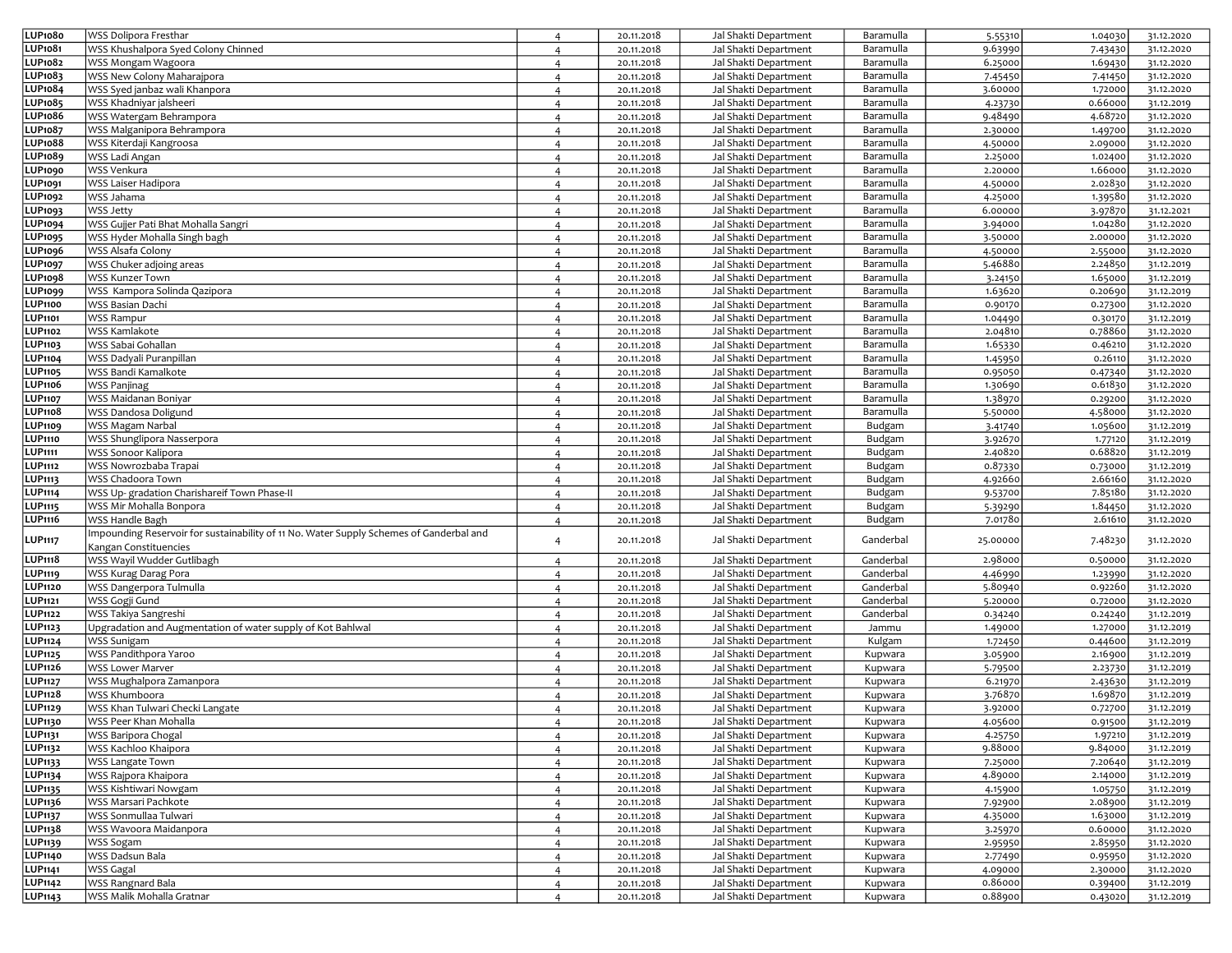| 2.28000<br><b>WSS Guzriyal</b><br>Jal Shakti Department<br>1.47000<br>31.12.2020<br>20.11.2018<br>Kupwara<br>$\overline{4}$<br>LUP1146<br><b>WSS Khangund</b><br>Jal Shakti Department<br>1.31000<br>0.59390<br>20.11.2018<br>Kupwara<br>31.12.2019<br>$\overline{4}$<br><b>LUP1147</b><br>WSS Jamgund Gujjar Pati<br>Jal Shakti Department<br>0.75000<br>0.69000<br>31.12.2019<br>20.11.2018<br>Kupwara<br>$\overline{4}$<br><b>LUP1148</b><br>WSS Shiekhpora Soni<br>Jal Shakti Department<br>2.38000<br>0.86000<br>31.12.2020<br>20.11.2018<br>Kupwara<br>$\overline{4}$<br>LUP1149<br>WSS Manigah<br>Jal Shakti Department<br>2.62000<br>0.67000<br>31.12.2019<br>20.11.2018<br>Kupwara<br>$\overline{4}$<br><b>LUP1150</b><br>WSS Mathpora Dardpora<br>Jal Shakti Department<br>0.83430<br>0.73080<br>20.11.2018<br>Kupwara<br>31.12.2019<br>$\overline{4}$<br><b>LUP1151</b><br>WSS Mirwayen<br>Jal Shakti Department<br>3.64550<br>31.12.2019<br>20.11.2018<br>Kupwara<br>0.47000<br>$\overline{4}$<br>LUP1152<br>WSS Batredi Lolab<br>Jal Shakti Department<br>0.96160<br>0.52460<br>31.12.2019<br>20.11.2018<br>Kupwara<br>$\overline{4}$<br>LUP1153<br>WSS Chandigam Lolab<br>Jal Shakti Department<br>0.54200<br>0.15540<br>31.12.2019<br>20.11.2018<br>Kupwara<br>$\overline{4}$<br><b>LUP1154</b><br>WSS Kharpati GB Dardpora<br>Jal Shakti Department<br>0.18000<br>31.12.2019<br>20.11.2018<br>Kupwara<br>0.37450<br>$\overline{4}$<br><b>LUP1155</b><br>WSS Madmadov Rang<br>Jal Shakti Department<br>1.44000<br>0.52060<br>20.11.2018<br>Kupwara<br>31.12.2019<br>$\overline{4}$<br>0.86700<br><b>LUP1156</b><br>WSSBanjarpati Bundnumbal<br>Jal Shakti Department<br>0.65750<br>31.12.2020<br>20.11.2018<br>Kupwara<br>$\overline{4}$<br><b>LUP1157</b><br>WSS Rakhi Gundmanchar<br>Jal Shakti Department<br>3.28000<br>20.11.2018<br>Kupwara<br>1.50220<br>31.12.2019<br>$\overline{4}$<br>LUP1158<br>8.50000<br>Aug.Pohru peth palpora<br>Jal Shakti Department<br>7.90250<br>31.12.2019<br>20.11.2018<br>Kupwara<br>$\overline{4}$<br><b>LUP1159</b><br>WSS Dum Harmutta<br>Jal Shakti Department<br>0.39000<br>0.26960<br>20.11.2018<br>Poonch<br>31.12.2019<br>$\overline{4}$<br><b>LUP1160</b><br>WSS Kotan Qureshian<br>Jal Shakti Department<br>0.18930<br>20.11.2018<br>Poonch<br>0.25000<br>31.12.2019<br>$\overline{4}$<br>LUP1161<br>WSS Uchhad Mankote<br>Jal Shakti Department<br>20.11.2018<br>Poonch<br>3.87000<br>2.94860<br>31.12.2020<br>$\overline{4}$<br>LUP1162<br>WSS Kalaban Ghar<br>20.11.2018<br>Jal Shakti Department<br>4.41820<br>Poonch<br>3.61010<br>31.12.2020<br>$\overline{4}$<br>WSS Jattan-Kathiary<br>Jal Shakti Department<br>LUP1163<br>20.11.2018<br>Poonch<br>3.98000<br>3.09290<br>31.12.2020<br>$\overline{4}$<br>LUP1164<br>WSS Mendhar-II<br>Jal Shakti Department<br>6.81000<br>20.11.2018<br>Poonch<br>2.51000<br>31.12.2020<br>$\overline{4}$<br>WSS Nomai Sarooti<br>Jal Shakti Department<br>2.85080<br><b>LUP1165</b><br>20.11.2018<br>Poonch<br>2.07020<br>31.12.2020<br>$\overline{4}$<br>WSS Marvel<br>LUP1166<br>Jal Shakti Department<br>Pulwama<br>20.11.2018<br>3.96000<br>2.05250<br>31.12.2020<br>$\overline{4}$<br>LUP1167<br>WSS Aluchibagh<br>Jal Shakti Department<br>Pulwama<br>20.11.2018<br>4.24680<br>2.87420<br>31.12.2020<br>$\overline{4}$<br>LUP1168<br>WSS Batapora (Ladu)<br>Jal Shakti Department<br>Pulwama<br>1.87940<br>0.88940<br>20.11.2018<br>31.12.2019<br>$\overline{4}$<br>LUP1169<br>WSS Shagerpora Dadoora<br>Jal Shakti Department<br>Pulwama<br>3.41570<br>2.19070<br>31.12.2020<br>20.11.2018<br>$\overline{4}$<br><b>LUP1170</b><br>WSS Kakapora<br>Jal Shakti Department<br>Pulwama<br>31.12.2020<br>20.11.2018<br>7.47190<br>1.37190<br>$\overline{a}$<br><b>LUP1171</b><br>WSS Parigam<br>Jal Shakti Department<br>Pulwama<br>0.37600<br>0.12600<br>31.12.2019<br>20.11.2018<br>$\overline{4}$<br><b>LUP1172</b><br>WSS Drasoo Chatripora<br>Jal Shakti Department<br>Pulwama<br>2.44410<br>31.12.2019<br>20.11.2018<br>1.25410<br>$\overline{4}$<br><b>LUP1173</b><br>Augmentaion Pulwama Town<br>Jal Shakti Department<br>Pulwama<br>4.31750<br>1.29750<br>20.11.2018<br>31.12.2020<br>$\overline{4}$<br><b>LUP1174</b><br>WSS Water Supply to AllMS at Awantipora<br>Jal Shakti Department<br>9.98600<br>8.48600<br>31.12.2021<br>20.11.2018<br>Pulwama<br>$\overline{4}$<br><b>LUP1175</b><br>WSS Machpona<br>Jal Shakti Department<br>0.40000<br>20.11.2018<br>Pulwama<br>1.54500<br>31.12.2019<br>$\overline{4}$<br><b>LUP1176</b><br>WSS Planpora Nayina<br>Jal Shakti Department<br>Pulwama<br>3.13500<br>31.12.2019<br>20.11.2018<br>0.39000<br>$\overline{4}$<br><b>LUP1177</b><br>WSS Adipora Trichal<br>Jal Shakti Department<br>Pulwama<br>20.11.2018<br>2.24790<br>0.59000<br>31.12.2019<br>$\overline{4}$<br><b>LUP1178</b><br>4.28000<br>WSS Mirbugh Dohugam<br>Jal Shakti Department<br>Pulwama<br>2.28000<br>31.12.2020<br>20.11.2018<br>$\overline{4}$<br><b>LUP1179</b><br>Jal Shakti Department<br>Pulwama<br>4.06100<br>31.12.2020<br>WSS Galbugh<br>20.11.2018<br>1.39320<br>$\overline{4}$<br><b>LUP1180</b><br>3.83000<br>WSS Ningli Ghat<br>Jal Shakti Department<br>Pulwama<br>3.15760<br>20.11.2018<br>31.12.2020<br>$\overline{4}$<br>LUP1181<br>WSS Darbal Amberpora<br>Jal Shakti Department<br>8.65390<br>7.64860<br>31.12.2020<br>20.11.2018<br>Pulwama<br>$\overline{4}$<br>LUP1182<br>3.88660<br>WSS Food Park Colony<br>Jal Shakti Department<br>Pulwama<br>4.28260<br>20.11.2018<br>31.12.2020<br>$\overline{4}$<br>LUP1183<br>0.46000<br>WSS Zoipora<br>Jal Shakti Department<br>Pulwama<br>2.05000<br>31.12.2019<br>20.11.2018<br>$\overline{4}$<br><b>LUP1184</b><br>WSS Rakhi Hygam Haritar<br>Jal Shakti Department<br>Pulwama<br>20.11.2018<br>3.73220<br>2.95590<br>31.12.2020<br>$\overline{4}$<br>LUP1185<br><b>WSS Shadimarg</b><br>Jal Shakti Department<br>Pulwama<br>20.11.2018<br>2.83500<br>0.73500<br>31.12.2019<br>$\overline{4}$<br><b>LUP1186</b><br>WSS Kallar Kalakote<br>Jal Shakti Department<br>20.11.2018<br>Rajouri<br>0.35000<br>0.26500<br>31.12.2019<br>$\overline{4}$<br>LUP1187<br>WSS Mohra Mela<br>20.11.2018<br>Jal Shakti Department<br>0.18500<br>Rajouri<br>0.35000<br>31.12.2019<br>$\overline{4}$<br><b>LUP1188</b><br>WSS Sail Sui<br>Jal Shakti Department<br>20.11.2018<br>Rajouri<br>1.84000<br>0.52060<br>31.12.2019<br>$\overline{4}$<br>LUP1189<br>WSS Kha Khadarian (under TSP)<br>Jal Shakti Department<br>Rajouri<br>1.76680<br>20.11.2018<br>1.57680<br>31.12.2020<br>$\overline{4}$<br>Replacement of wornout pumping machinery and equipments<br>Jal Shakti Department<br><b>LUP1190</b><br>20.11.2018<br>Samba<br>1.53700<br>1.26350<br>31.12.2019<br>$\overline{4}$<br><b>LUP1191</b><br>Jal Shakti Department<br>Samba<br>Upgradation & extension of WSS Marhun<br>20.11.2018<br>0.76470<br>0.54470<br>31.12.2019<br>$\overline{4}$<br>WSS Diani<br>Jal Shakti Department<br>LUP1192<br>Samba<br>2.67170<br>0.63060<br>20.11.2018<br>31.12.2019<br>$\overline{4}$<br>LUP1193<br><b>WSS Deon</b><br>Jal Shakti Department<br>Samba<br>20.11.2018<br>4.51000<br>2.98150<br>$\overline{4}$<br>31.12.2020<br><b>LUP1194</b><br>WSS Samba Rural<br>Jal Shakti Department<br>Samba<br>6.23050<br>20.11.2018<br>2.19040<br>31.12.2020<br>$\overline{4}$<br>LUP1195<br>WSS Kaink-Chanoora<br>Jal Shakti Department<br>Samba<br>1.20500<br>0.96200<br>31.12.2020<br>20.11.2018<br>$\overline{4}$<br>LUP1196<br>WSS Kaka Dabuj<br>3.20090<br>20.11.2018<br>Jal Shakti Department<br>Samba<br>1.47145<br>31.12.2020<br>$\overline{4}$<br>LUP1197<br><b>WSS Rangoor Camp</b><br>Jal Shakti Department<br>Samba<br>2.12360<br>1.12391<br>20.11.2018<br>31.12.2020<br>$\overline{4}$<br><b>LUP1198</b><br>WSS Bari Khad<br>20.11.2018<br>Jal Shakti Department<br>Samba<br>2.64700<br>2.24700<br>31.12.2020<br>$\overline{4}$<br>LUP1199<br>WSS Kootah<br>Jal Shakti Department<br>3.59560<br>2.20810<br>20.11.2018<br>Samba<br>31.12.2020<br>$\overline{4}$<br><b>LUP1200</b><br>WSS Nagashband Colony Shah Mohalla<br>0.88000<br>Jal Shakti Department<br>Srinagar<br>20.11.2018<br>3.00000<br>31.12.2020<br>$\overline{4}$<br><b>LUP1201</b><br>0.87330<br>WSS Faqir Gujri Dara<br>Jal Shakti Department<br>Srinagar<br>0.35000<br>31.12.2019<br>20.11.2018<br>$\overline{4}$<br><b>LUP1202</b><br>Moomin Abad Khanmo<br>Jal Shakti Department<br>2.37000<br>1.32410<br>20.11.2018<br>Srinagar<br>31.12.2020<br>$\overline{4}$<br>Revamping of 10.00 MGD Doodganga WTP, 1.15 MGD Mahjoor Nagar WTP, 6.80 MGD Alasteng<br>LUP1203<br>Jal Shakti Department<br>20.11.2018<br>Srinagar<br>9.99480<br>9.73810<br>$\overline{4}$<br>31.12.2020<br>WTP, 19 MGD Nishat WTP<br>Improvement & extention of pipe system (Doodganga & Mehjoor Nagar)<br>LUP <sub>1204</sub><br>Jal Shakti Department<br>Srinagar<br>20.11.2018<br>4.58392<br>$\overline{4}$<br>5.12142<br>31.12.2020<br>Improvement & extention of pipe netwrok of Nishat System<br>Jal Shakti Department<br><b>LUP1205</b><br>20.11.2018<br>Srinagar<br>4.47580<br>4.18220<br>$\overline{4}$<br>31.12.2020<br>LUP1206<br>Improvement & extention of pipe netwrok(Alesteng & part of Rangil System)<br>Jal Shakti Department<br>Srinagar<br>20.11.2018<br>3.31860<br>3.05550<br>$\overline{4}$<br>31.12.2020<br>2.50000 | LUP <sub>1144</sub> | WSS Helpal DC Off Complex                               | $\overline{4}$ | 20.11.2018 | Jal Shakti Department | Kupwara  | 2.82000 | 0.90000 | 31.12.2019 |
|------------------------------------------------------------------------------------------------------------------------------------------------------------------------------------------------------------------------------------------------------------------------------------------------------------------------------------------------------------------------------------------------------------------------------------------------------------------------------------------------------------------------------------------------------------------------------------------------------------------------------------------------------------------------------------------------------------------------------------------------------------------------------------------------------------------------------------------------------------------------------------------------------------------------------------------------------------------------------------------------------------------------------------------------------------------------------------------------------------------------------------------------------------------------------------------------------------------------------------------------------------------------------------------------------------------------------------------------------------------------------------------------------------------------------------------------------------------------------------------------------------------------------------------------------------------------------------------------------------------------------------------------------------------------------------------------------------------------------------------------------------------------------------------------------------------------------------------------------------------------------------------------------------------------------------------------------------------------------------------------------------------------------------------------------------------------------------------------------------------------------------------------------------------------------------------------------------------------------------------------------------------------------------------------------------------------------------------------------------------------------------------------------------------------------------------------------------------------------------------------------------------------------------------------------------------------------------------------------------------------------------------------------------------------------------------------------------------------------------------------------------------------------------------------------------------------------------------------------------------------------------------------------------------------------------------------------------------------------------------------------------------------------------------------------------------------------------------------------------------------------------------------------------------------------------------------------------------------------------------------------------------------------------------------------------------------------------------------------------------------------------------------------------------------------------------------------------------------------------------------------------------------------------------------------------------------------------------------------------------------------------------------------------------------------------------------------------------------------------------------------------------------------------------------------------------------------------------------------------------------------------------------------------------------------------------------------------------------------------------------------------------------------------------------------------------------------------------------------------------------------------------------------------------------------------------------------------------------------------------------------------------------------------------------------------------------------------------------------------------------------------------------------------------------------------------------------------------------------------------------------------------------------------------------------------------------------------------------------------------------------------------------------------------------------------------------------------------------------------------------------------------------------------------------------------------------------------------------------------------------------------------------------------------------------------------------------------------------------------------------------------------------------------------------------------------------------------------------------------------------------------------------------------------------------------------------------------------------------------------------------------------------------------------------------------------------------------------------------------------------------------------------------------------------------------------------------------------------------------------------------------------------------------------------------------------------------------------------------------------------------------------------------------------------------------------------------------------------------------------------------------------------------------------------------------------------------------------------------------------------------------------------------------------------------------------------------------------------------------------------------------------------------------------------------------------------------------------------------------------------------------------------------------------------------------------------------------------------------------------------------------------------------------------------------------------------------------------------------------------------------------------------------------------------------------------------------------------------------------------------------------------------------------------------------------------------------------------------------------------------------------------------------------------------------------------------------------------------------------------------------------------------------------------------------------------------------------------------------------------------------------------------------------------------------------------------------------------------------------------------------------------------------------------------------------------------------------------------------------------------------------------------------------------------------------------------------------------------------------------------------------------------------------------------------------------------------------------------------------------------------------------------------------------------------------------------------------------------------------------------------------------------------------------------------------------------------------------------------------------------------------------------------------------------------------------------------------------------------------------------------------------------------------------------------------------------------------------------------------------------------------------------------------------------------------------------------------------------------------------------------------------------------------------------------------------------------------------------------------------------------------------------------------------------------------------------------------------------------------------------------------------------------------------------------------------------------------------------------------------------------------------------------------------------------------------------------------------------------------------------------------------------------------------------------------------------------------------------------------------------------------------------------------------------------------------------------------------------------------------------------------------------------------------------------------------------------------------------------------------------------------------------------------------------------------------------------------------------------------------------------------------------------------------------------------------------------------------------------------------------------------------------------------------------------------------------------------------------------------------------------------------------------------------------------------------------------------------------------------------------------|---------------------|---------------------------------------------------------|----------------|------------|-----------------------|----------|---------|---------|------------|
|                                                                                                                                                                                                                                                                                                                                                                                                                                                                                                                                                                                                                                                                                                                                                                                                                                                                                                                                                                                                                                                                                                                                                                                                                                                                                                                                                                                                                                                                                                                                                                                                                                                                                                                                                                                                                                                                                                                                                                                                                                                                                                                                                                                                                                                                                                                                                                                                                                                                                                                                                                                                                                                                                                                                                                                                                                                                                                                                                                                                                                                                                                                                                                                                                                                                                                                                                                                                                                                                                                                                                                                                                                                                                                                                                                                                                                                                                                                                                                                                                                                                                                                                                                                                                                                                                                                                                                                                                                                                                                                                                                                                                                                                                                                                                                                                                                                                                                                                                                                                                                                                                                                                                                                                                                                                                                                                                                                                                                                                                                                                                                                                                                                                                                                                                                                                                                                                                                                                                                                                                                                                                                                                                                                                                                                                                                                                                                                                                                                                                                                                                                                                                                                                                                                                                                                                                                                                                                                                                                                                                                                                                                                                                                                                                                                                                                                                                                                                                                                                                                                                                                                                                                                                                                                                                                                                                                                                                                                                                                                                                                                                                                                                                                                                                                                                                                                                                                                                                                                                                                                                                                                                                                                                                                                                                                                                                                                                                                                                                                                                                                                                                                                                                                                                                                                                                                                                                                              | <b>LUP1145</b>      |                                                         |                |            |                       |          |         |         |            |
|                                                                                                                                                                                                                                                                                                                                                                                                                                                                                                                                                                                                                                                                                                                                                                                                                                                                                                                                                                                                                                                                                                                                                                                                                                                                                                                                                                                                                                                                                                                                                                                                                                                                                                                                                                                                                                                                                                                                                                                                                                                                                                                                                                                                                                                                                                                                                                                                                                                                                                                                                                                                                                                                                                                                                                                                                                                                                                                                                                                                                                                                                                                                                                                                                                                                                                                                                                                                                                                                                                                                                                                                                                                                                                                                                                                                                                                                                                                                                                                                                                                                                                                                                                                                                                                                                                                                                                                                                                                                                                                                                                                                                                                                                                                                                                                                                                                                                                                                                                                                                                                                                                                                                                                                                                                                                                                                                                                                                                                                                                                                                                                                                                                                                                                                                                                                                                                                                                                                                                                                                                                                                                                                                                                                                                                                                                                                                                                                                                                                                                                                                                                                                                                                                                                                                                                                                                                                                                                                                                                                                                                                                                                                                                                                                                                                                                                                                                                                                                                                                                                                                                                                                                                                                                                                                                                                                                                                                                                                                                                                                                                                                                                                                                                                                                                                                                                                                                                                                                                                                                                                                                                                                                                                                                                                                                                                                                                                                                                                                                                                                                                                                                                                                                                                                                                                                                                                                                              |                     |                                                         |                |            |                       |          |         |         |            |
|                                                                                                                                                                                                                                                                                                                                                                                                                                                                                                                                                                                                                                                                                                                                                                                                                                                                                                                                                                                                                                                                                                                                                                                                                                                                                                                                                                                                                                                                                                                                                                                                                                                                                                                                                                                                                                                                                                                                                                                                                                                                                                                                                                                                                                                                                                                                                                                                                                                                                                                                                                                                                                                                                                                                                                                                                                                                                                                                                                                                                                                                                                                                                                                                                                                                                                                                                                                                                                                                                                                                                                                                                                                                                                                                                                                                                                                                                                                                                                                                                                                                                                                                                                                                                                                                                                                                                                                                                                                                                                                                                                                                                                                                                                                                                                                                                                                                                                                                                                                                                                                                                                                                                                                                                                                                                                                                                                                                                                                                                                                                                                                                                                                                                                                                                                                                                                                                                                                                                                                                                                                                                                                                                                                                                                                                                                                                                                                                                                                                                                                                                                                                                                                                                                                                                                                                                                                                                                                                                                                                                                                                                                                                                                                                                                                                                                                                                                                                                                                                                                                                                                                                                                                                                                                                                                                                                                                                                                                                                                                                                                                                                                                                                                                                                                                                                                                                                                                                                                                                                                                                                                                                                                                                                                                                                                                                                                                                                                                                                                                                                                                                                                                                                                                                                                                                                                                                                                              |                     |                                                         |                |            |                       |          |         |         |            |
|                                                                                                                                                                                                                                                                                                                                                                                                                                                                                                                                                                                                                                                                                                                                                                                                                                                                                                                                                                                                                                                                                                                                                                                                                                                                                                                                                                                                                                                                                                                                                                                                                                                                                                                                                                                                                                                                                                                                                                                                                                                                                                                                                                                                                                                                                                                                                                                                                                                                                                                                                                                                                                                                                                                                                                                                                                                                                                                                                                                                                                                                                                                                                                                                                                                                                                                                                                                                                                                                                                                                                                                                                                                                                                                                                                                                                                                                                                                                                                                                                                                                                                                                                                                                                                                                                                                                                                                                                                                                                                                                                                                                                                                                                                                                                                                                                                                                                                                                                                                                                                                                                                                                                                                                                                                                                                                                                                                                                                                                                                                                                                                                                                                                                                                                                                                                                                                                                                                                                                                                                                                                                                                                                                                                                                                                                                                                                                                                                                                                                                                                                                                                                                                                                                                                                                                                                                                                                                                                                                                                                                                                                                                                                                                                                                                                                                                                                                                                                                                                                                                                                                                                                                                                                                                                                                                                                                                                                                                                                                                                                                                                                                                                                                                                                                                                                                                                                                                                                                                                                                                                                                                                                                                                                                                                                                                                                                                                                                                                                                                                                                                                                                                                                                                                                                                                                                                                                                              |                     |                                                         |                |            |                       |          |         |         |            |
|                                                                                                                                                                                                                                                                                                                                                                                                                                                                                                                                                                                                                                                                                                                                                                                                                                                                                                                                                                                                                                                                                                                                                                                                                                                                                                                                                                                                                                                                                                                                                                                                                                                                                                                                                                                                                                                                                                                                                                                                                                                                                                                                                                                                                                                                                                                                                                                                                                                                                                                                                                                                                                                                                                                                                                                                                                                                                                                                                                                                                                                                                                                                                                                                                                                                                                                                                                                                                                                                                                                                                                                                                                                                                                                                                                                                                                                                                                                                                                                                                                                                                                                                                                                                                                                                                                                                                                                                                                                                                                                                                                                                                                                                                                                                                                                                                                                                                                                                                                                                                                                                                                                                                                                                                                                                                                                                                                                                                                                                                                                                                                                                                                                                                                                                                                                                                                                                                                                                                                                                                                                                                                                                                                                                                                                                                                                                                                                                                                                                                                                                                                                                                                                                                                                                                                                                                                                                                                                                                                                                                                                                                                                                                                                                                                                                                                                                                                                                                                                                                                                                                                                                                                                                                                                                                                                                                                                                                                                                                                                                                                                                                                                                                                                                                                                                                                                                                                                                                                                                                                                                                                                                                                                                                                                                                                                                                                                                                                                                                                                                                                                                                                                                                                                                                                                                                                                                                                              |                     |                                                         |                |            |                       |          |         |         |            |
|                                                                                                                                                                                                                                                                                                                                                                                                                                                                                                                                                                                                                                                                                                                                                                                                                                                                                                                                                                                                                                                                                                                                                                                                                                                                                                                                                                                                                                                                                                                                                                                                                                                                                                                                                                                                                                                                                                                                                                                                                                                                                                                                                                                                                                                                                                                                                                                                                                                                                                                                                                                                                                                                                                                                                                                                                                                                                                                                                                                                                                                                                                                                                                                                                                                                                                                                                                                                                                                                                                                                                                                                                                                                                                                                                                                                                                                                                                                                                                                                                                                                                                                                                                                                                                                                                                                                                                                                                                                                                                                                                                                                                                                                                                                                                                                                                                                                                                                                                                                                                                                                                                                                                                                                                                                                                                                                                                                                                                                                                                                                                                                                                                                                                                                                                                                                                                                                                                                                                                                                                                                                                                                                                                                                                                                                                                                                                                                                                                                                                                                                                                                                                                                                                                                                                                                                                                                                                                                                                                                                                                                                                                                                                                                                                                                                                                                                                                                                                                                                                                                                                                                                                                                                                                                                                                                                                                                                                                                                                                                                                                                                                                                                                                                                                                                                                                                                                                                                                                                                                                                                                                                                                                                                                                                                                                                                                                                                                                                                                                                                                                                                                                                                                                                                                                                                                                                                                                              |                     |                                                         |                |            |                       |          |         |         |            |
|                                                                                                                                                                                                                                                                                                                                                                                                                                                                                                                                                                                                                                                                                                                                                                                                                                                                                                                                                                                                                                                                                                                                                                                                                                                                                                                                                                                                                                                                                                                                                                                                                                                                                                                                                                                                                                                                                                                                                                                                                                                                                                                                                                                                                                                                                                                                                                                                                                                                                                                                                                                                                                                                                                                                                                                                                                                                                                                                                                                                                                                                                                                                                                                                                                                                                                                                                                                                                                                                                                                                                                                                                                                                                                                                                                                                                                                                                                                                                                                                                                                                                                                                                                                                                                                                                                                                                                                                                                                                                                                                                                                                                                                                                                                                                                                                                                                                                                                                                                                                                                                                                                                                                                                                                                                                                                                                                                                                                                                                                                                                                                                                                                                                                                                                                                                                                                                                                                                                                                                                                                                                                                                                                                                                                                                                                                                                                                                                                                                                                                                                                                                                                                                                                                                                                                                                                                                                                                                                                                                                                                                                                                                                                                                                                                                                                                                                                                                                                                                                                                                                                                                                                                                                                                                                                                                                                                                                                                                                                                                                                                                                                                                                                                                                                                                                                                                                                                                                                                                                                                                                                                                                                                                                                                                                                                                                                                                                                                                                                                                                                                                                                                                                                                                                                                                                                                                                                                              |                     |                                                         |                |            |                       |          |         |         |            |
|                                                                                                                                                                                                                                                                                                                                                                                                                                                                                                                                                                                                                                                                                                                                                                                                                                                                                                                                                                                                                                                                                                                                                                                                                                                                                                                                                                                                                                                                                                                                                                                                                                                                                                                                                                                                                                                                                                                                                                                                                                                                                                                                                                                                                                                                                                                                                                                                                                                                                                                                                                                                                                                                                                                                                                                                                                                                                                                                                                                                                                                                                                                                                                                                                                                                                                                                                                                                                                                                                                                                                                                                                                                                                                                                                                                                                                                                                                                                                                                                                                                                                                                                                                                                                                                                                                                                                                                                                                                                                                                                                                                                                                                                                                                                                                                                                                                                                                                                                                                                                                                                                                                                                                                                                                                                                                                                                                                                                                                                                                                                                                                                                                                                                                                                                                                                                                                                                                                                                                                                                                                                                                                                                                                                                                                                                                                                                                                                                                                                                                                                                                                                                                                                                                                                                                                                                                                                                                                                                                                                                                                                                                                                                                                                                                                                                                                                                                                                                                                                                                                                                                                                                                                                                                                                                                                                                                                                                                                                                                                                                                                                                                                                                                                                                                                                                                                                                                                                                                                                                                                                                                                                                                                                                                                                                                                                                                                                                                                                                                                                                                                                                                                                                                                                                                                                                                                                                                              |                     |                                                         |                |            |                       |          |         |         |            |
|                                                                                                                                                                                                                                                                                                                                                                                                                                                                                                                                                                                                                                                                                                                                                                                                                                                                                                                                                                                                                                                                                                                                                                                                                                                                                                                                                                                                                                                                                                                                                                                                                                                                                                                                                                                                                                                                                                                                                                                                                                                                                                                                                                                                                                                                                                                                                                                                                                                                                                                                                                                                                                                                                                                                                                                                                                                                                                                                                                                                                                                                                                                                                                                                                                                                                                                                                                                                                                                                                                                                                                                                                                                                                                                                                                                                                                                                                                                                                                                                                                                                                                                                                                                                                                                                                                                                                                                                                                                                                                                                                                                                                                                                                                                                                                                                                                                                                                                                                                                                                                                                                                                                                                                                                                                                                                                                                                                                                                                                                                                                                                                                                                                                                                                                                                                                                                                                                                                                                                                                                                                                                                                                                                                                                                                                                                                                                                                                                                                                                                                                                                                                                                                                                                                                                                                                                                                                                                                                                                                                                                                                                                                                                                                                                                                                                                                                                                                                                                                                                                                                                                                                                                                                                                                                                                                                                                                                                                                                                                                                                                                                                                                                                                                                                                                                                                                                                                                                                                                                                                                                                                                                                                                                                                                                                                                                                                                                                                                                                                                                                                                                                                                                                                                                                                                                                                                                                                              |                     |                                                         |                |            |                       |          |         |         |            |
|                                                                                                                                                                                                                                                                                                                                                                                                                                                                                                                                                                                                                                                                                                                                                                                                                                                                                                                                                                                                                                                                                                                                                                                                                                                                                                                                                                                                                                                                                                                                                                                                                                                                                                                                                                                                                                                                                                                                                                                                                                                                                                                                                                                                                                                                                                                                                                                                                                                                                                                                                                                                                                                                                                                                                                                                                                                                                                                                                                                                                                                                                                                                                                                                                                                                                                                                                                                                                                                                                                                                                                                                                                                                                                                                                                                                                                                                                                                                                                                                                                                                                                                                                                                                                                                                                                                                                                                                                                                                                                                                                                                                                                                                                                                                                                                                                                                                                                                                                                                                                                                                                                                                                                                                                                                                                                                                                                                                                                                                                                                                                                                                                                                                                                                                                                                                                                                                                                                                                                                                                                                                                                                                                                                                                                                                                                                                                                                                                                                                                                                                                                                                                                                                                                                                                                                                                                                                                                                                                                                                                                                                                                                                                                                                                                                                                                                                                                                                                                                                                                                                                                                                                                                                                                                                                                                                                                                                                                                                                                                                                                                                                                                                                                                                                                                                                                                                                                                                                                                                                                                                                                                                                                                                                                                                                                                                                                                                                                                                                                                                                                                                                                                                                                                                                                                                                                                                                                              |                     |                                                         |                |            |                       |          |         |         |            |
|                                                                                                                                                                                                                                                                                                                                                                                                                                                                                                                                                                                                                                                                                                                                                                                                                                                                                                                                                                                                                                                                                                                                                                                                                                                                                                                                                                                                                                                                                                                                                                                                                                                                                                                                                                                                                                                                                                                                                                                                                                                                                                                                                                                                                                                                                                                                                                                                                                                                                                                                                                                                                                                                                                                                                                                                                                                                                                                                                                                                                                                                                                                                                                                                                                                                                                                                                                                                                                                                                                                                                                                                                                                                                                                                                                                                                                                                                                                                                                                                                                                                                                                                                                                                                                                                                                                                                                                                                                                                                                                                                                                                                                                                                                                                                                                                                                                                                                                                                                                                                                                                                                                                                                                                                                                                                                                                                                                                                                                                                                                                                                                                                                                                                                                                                                                                                                                                                                                                                                                                                                                                                                                                                                                                                                                                                                                                                                                                                                                                                                                                                                                                                                                                                                                                                                                                                                                                                                                                                                                                                                                                                                                                                                                                                                                                                                                                                                                                                                                                                                                                                                                                                                                                                                                                                                                                                                                                                                                                                                                                                                                                                                                                                                                                                                                                                                                                                                                                                                                                                                                                                                                                                                                                                                                                                                                                                                                                                                                                                                                                                                                                                                                                                                                                                                                                                                                                                                              |                     |                                                         |                |            |                       |          |         |         |            |
|                                                                                                                                                                                                                                                                                                                                                                                                                                                                                                                                                                                                                                                                                                                                                                                                                                                                                                                                                                                                                                                                                                                                                                                                                                                                                                                                                                                                                                                                                                                                                                                                                                                                                                                                                                                                                                                                                                                                                                                                                                                                                                                                                                                                                                                                                                                                                                                                                                                                                                                                                                                                                                                                                                                                                                                                                                                                                                                                                                                                                                                                                                                                                                                                                                                                                                                                                                                                                                                                                                                                                                                                                                                                                                                                                                                                                                                                                                                                                                                                                                                                                                                                                                                                                                                                                                                                                                                                                                                                                                                                                                                                                                                                                                                                                                                                                                                                                                                                                                                                                                                                                                                                                                                                                                                                                                                                                                                                                                                                                                                                                                                                                                                                                                                                                                                                                                                                                                                                                                                                                                                                                                                                                                                                                                                                                                                                                                                                                                                                                                                                                                                                                                                                                                                                                                                                                                                                                                                                                                                                                                                                                                                                                                                                                                                                                                                                                                                                                                                                                                                                                                                                                                                                                                                                                                                                                                                                                                                                                                                                                                                                                                                                                                                                                                                                                                                                                                                                                                                                                                                                                                                                                                                                                                                                                                                                                                                                                                                                                                                                                                                                                                                                                                                                                                                                                                                                                                              |                     |                                                         |                |            |                       |          |         |         |            |
|                                                                                                                                                                                                                                                                                                                                                                                                                                                                                                                                                                                                                                                                                                                                                                                                                                                                                                                                                                                                                                                                                                                                                                                                                                                                                                                                                                                                                                                                                                                                                                                                                                                                                                                                                                                                                                                                                                                                                                                                                                                                                                                                                                                                                                                                                                                                                                                                                                                                                                                                                                                                                                                                                                                                                                                                                                                                                                                                                                                                                                                                                                                                                                                                                                                                                                                                                                                                                                                                                                                                                                                                                                                                                                                                                                                                                                                                                                                                                                                                                                                                                                                                                                                                                                                                                                                                                                                                                                                                                                                                                                                                                                                                                                                                                                                                                                                                                                                                                                                                                                                                                                                                                                                                                                                                                                                                                                                                                                                                                                                                                                                                                                                                                                                                                                                                                                                                                                                                                                                                                                                                                                                                                                                                                                                                                                                                                                                                                                                                                                                                                                                                                                                                                                                                                                                                                                                                                                                                                                                                                                                                                                                                                                                                                                                                                                                                                                                                                                                                                                                                                                                                                                                                                                                                                                                                                                                                                                                                                                                                                                                                                                                                                                                                                                                                                                                                                                                                                                                                                                                                                                                                                                                                                                                                                                                                                                                                                                                                                                                                                                                                                                                                                                                                                                                                                                                                                                              |                     |                                                         |                |            |                       |          |         |         |            |
|                                                                                                                                                                                                                                                                                                                                                                                                                                                                                                                                                                                                                                                                                                                                                                                                                                                                                                                                                                                                                                                                                                                                                                                                                                                                                                                                                                                                                                                                                                                                                                                                                                                                                                                                                                                                                                                                                                                                                                                                                                                                                                                                                                                                                                                                                                                                                                                                                                                                                                                                                                                                                                                                                                                                                                                                                                                                                                                                                                                                                                                                                                                                                                                                                                                                                                                                                                                                                                                                                                                                                                                                                                                                                                                                                                                                                                                                                                                                                                                                                                                                                                                                                                                                                                                                                                                                                                                                                                                                                                                                                                                                                                                                                                                                                                                                                                                                                                                                                                                                                                                                                                                                                                                                                                                                                                                                                                                                                                                                                                                                                                                                                                                                                                                                                                                                                                                                                                                                                                                                                                                                                                                                                                                                                                                                                                                                                                                                                                                                                                                                                                                                                                                                                                                                                                                                                                                                                                                                                                                                                                                                                                                                                                                                                                                                                                                                                                                                                                                                                                                                                                                                                                                                                                                                                                                                                                                                                                                                                                                                                                                                                                                                                                                                                                                                                                                                                                                                                                                                                                                                                                                                                                                                                                                                                                                                                                                                                                                                                                                                                                                                                                                                                                                                                                                                                                                                                                              |                     |                                                         |                |            |                       |          |         |         |            |
|                                                                                                                                                                                                                                                                                                                                                                                                                                                                                                                                                                                                                                                                                                                                                                                                                                                                                                                                                                                                                                                                                                                                                                                                                                                                                                                                                                                                                                                                                                                                                                                                                                                                                                                                                                                                                                                                                                                                                                                                                                                                                                                                                                                                                                                                                                                                                                                                                                                                                                                                                                                                                                                                                                                                                                                                                                                                                                                                                                                                                                                                                                                                                                                                                                                                                                                                                                                                                                                                                                                                                                                                                                                                                                                                                                                                                                                                                                                                                                                                                                                                                                                                                                                                                                                                                                                                                                                                                                                                                                                                                                                                                                                                                                                                                                                                                                                                                                                                                                                                                                                                                                                                                                                                                                                                                                                                                                                                                                                                                                                                                                                                                                                                                                                                                                                                                                                                                                                                                                                                                                                                                                                                                                                                                                                                                                                                                                                                                                                                                                                                                                                                                                                                                                                                                                                                                                                                                                                                                                                                                                                                                                                                                                                                                                                                                                                                                                                                                                                                                                                                                                                                                                                                                                                                                                                                                                                                                                                                                                                                                                                                                                                                                                                                                                                                                                                                                                                                                                                                                                                                                                                                                                                                                                                                                                                                                                                                                                                                                                                                                                                                                                                                                                                                                                                                                                                                                                              |                     |                                                         |                |            |                       |          |         |         |            |
|                                                                                                                                                                                                                                                                                                                                                                                                                                                                                                                                                                                                                                                                                                                                                                                                                                                                                                                                                                                                                                                                                                                                                                                                                                                                                                                                                                                                                                                                                                                                                                                                                                                                                                                                                                                                                                                                                                                                                                                                                                                                                                                                                                                                                                                                                                                                                                                                                                                                                                                                                                                                                                                                                                                                                                                                                                                                                                                                                                                                                                                                                                                                                                                                                                                                                                                                                                                                                                                                                                                                                                                                                                                                                                                                                                                                                                                                                                                                                                                                                                                                                                                                                                                                                                                                                                                                                                                                                                                                                                                                                                                                                                                                                                                                                                                                                                                                                                                                                                                                                                                                                                                                                                                                                                                                                                                                                                                                                                                                                                                                                                                                                                                                                                                                                                                                                                                                                                                                                                                                                                                                                                                                                                                                                                                                                                                                                                                                                                                                                                                                                                                                                                                                                                                                                                                                                                                                                                                                                                                                                                                                                                                                                                                                                                                                                                                                                                                                                                                                                                                                                                                                                                                                                                                                                                                                                                                                                                                                                                                                                                                                                                                                                                                                                                                                                                                                                                                                                                                                                                                                                                                                                                                                                                                                                                                                                                                                                                                                                                                                                                                                                                                                                                                                                                                                                                                                                                              |                     |                                                         |                |            |                       |          |         |         |            |
|                                                                                                                                                                                                                                                                                                                                                                                                                                                                                                                                                                                                                                                                                                                                                                                                                                                                                                                                                                                                                                                                                                                                                                                                                                                                                                                                                                                                                                                                                                                                                                                                                                                                                                                                                                                                                                                                                                                                                                                                                                                                                                                                                                                                                                                                                                                                                                                                                                                                                                                                                                                                                                                                                                                                                                                                                                                                                                                                                                                                                                                                                                                                                                                                                                                                                                                                                                                                                                                                                                                                                                                                                                                                                                                                                                                                                                                                                                                                                                                                                                                                                                                                                                                                                                                                                                                                                                                                                                                                                                                                                                                                                                                                                                                                                                                                                                                                                                                                                                                                                                                                                                                                                                                                                                                                                                                                                                                                                                                                                                                                                                                                                                                                                                                                                                                                                                                                                                                                                                                                                                                                                                                                                                                                                                                                                                                                                                                                                                                                                                                                                                                                                                                                                                                                                                                                                                                                                                                                                                                                                                                                                                                                                                                                                                                                                                                                                                                                                                                                                                                                                                                                                                                                                                                                                                                                                                                                                                                                                                                                                                                                                                                                                                                                                                                                                                                                                                                                                                                                                                                                                                                                                                                                                                                                                                                                                                                                                                                                                                                                                                                                                                                                                                                                                                                                                                                                                                              |                     |                                                         |                |            |                       |          |         |         |            |
|                                                                                                                                                                                                                                                                                                                                                                                                                                                                                                                                                                                                                                                                                                                                                                                                                                                                                                                                                                                                                                                                                                                                                                                                                                                                                                                                                                                                                                                                                                                                                                                                                                                                                                                                                                                                                                                                                                                                                                                                                                                                                                                                                                                                                                                                                                                                                                                                                                                                                                                                                                                                                                                                                                                                                                                                                                                                                                                                                                                                                                                                                                                                                                                                                                                                                                                                                                                                                                                                                                                                                                                                                                                                                                                                                                                                                                                                                                                                                                                                                                                                                                                                                                                                                                                                                                                                                                                                                                                                                                                                                                                                                                                                                                                                                                                                                                                                                                                                                                                                                                                                                                                                                                                                                                                                                                                                                                                                                                                                                                                                                                                                                                                                                                                                                                                                                                                                                                                                                                                                                                                                                                                                                                                                                                                                                                                                                                                                                                                                                                                                                                                                                                                                                                                                                                                                                                                                                                                                                                                                                                                                                                                                                                                                                                                                                                                                                                                                                                                                                                                                                                                                                                                                                                                                                                                                                                                                                                                                                                                                                                                                                                                                                                                                                                                                                                                                                                                                                                                                                                                                                                                                                                                                                                                                                                                                                                                                                                                                                                                                                                                                                                                                                                                                                                                                                                                                                                              |                     |                                                         |                |            |                       |          |         |         |            |
|                                                                                                                                                                                                                                                                                                                                                                                                                                                                                                                                                                                                                                                                                                                                                                                                                                                                                                                                                                                                                                                                                                                                                                                                                                                                                                                                                                                                                                                                                                                                                                                                                                                                                                                                                                                                                                                                                                                                                                                                                                                                                                                                                                                                                                                                                                                                                                                                                                                                                                                                                                                                                                                                                                                                                                                                                                                                                                                                                                                                                                                                                                                                                                                                                                                                                                                                                                                                                                                                                                                                                                                                                                                                                                                                                                                                                                                                                                                                                                                                                                                                                                                                                                                                                                                                                                                                                                                                                                                                                                                                                                                                                                                                                                                                                                                                                                                                                                                                                                                                                                                                                                                                                                                                                                                                                                                                                                                                                                                                                                                                                                                                                                                                                                                                                                                                                                                                                                                                                                                                                                                                                                                                                                                                                                                                                                                                                                                                                                                                                                                                                                                                                                                                                                                                                                                                                                                                                                                                                                                                                                                                                                                                                                                                                                                                                                                                                                                                                                                                                                                                                                                                                                                                                                                                                                                                                                                                                                                                                                                                                                                                                                                                                                                                                                                                                                                                                                                                                                                                                                                                                                                                                                                                                                                                                                                                                                                                                                                                                                                                                                                                                                                                                                                                                                                                                                                                                                              |                     |                                                         |                |            |                       |          |         |         |            |
|                                                                                                                                                                                                                                                                                                                                                                                                                                                                                                                                                                                                                                                                                                                                                                                                                                                                                                                                                                                                                                                                                                                                                                                                                                                                                                                                                                                                                                                                                                                                                                                                                                                                                                                                                                                                                                                                                                                                                                                                                                                                                                                                                                                                                                                                                                                                                                                                                                                                                                                                                                                                                                                                                                                                                                                                                                                                                                                                                                                                                                                                                                                                                                                                                                                                                                                                                                                                                                                                                                                                                                                                                                                                                                                                                                                                                                                                                                                                                                                                                                                                                                                                                                                                                                                                                                                                                                                                                                                                                                                                                                                                                                                                                                                                                                                                                                                                                                                                                                                                                                                                                                                                                                                                                                                                                                                                                                                                                                                                                                                                                                                                                                                                                                                                                                                                                                                                                                                                                                                                                                                                                                                                                                                                                                                                                                                                                                                                                                                                                                                                                                                                                                                                                                                                                                                                                                                                                                                                                                                                                                                                                                                                                                                                                                                                                                                                                                                                                                                                                                                                                                                                                                                                                                                                                                                                                                                                                                                                                                                                                                                                                                                                                                                                                                                                                                                                                                                                                                                                                                                                                                                                                                                                                                                                                                                                                                                                                                                                                                                                                                                                                                                                                                                                                                                                                                                                                                              |                     |                                                         |                |            |                       |          |         |         |            |
|                                                                                                                                                                                                                                                                                                                                                                                                                                                                                                                                                                                                                                                                                                                                                                                                                                                                                                                                                                                                                                                                                                                                                                                                                                                                                                                                                                                                                                                                                                                                                                                                                                                                                                                                                                                                                                                                                                                                                                                                                                                                                                                                                                                                                                                                                                                                                                                                                                                                                                                                                                                                                                                                                                                                                                                                                                                                                                                                                                                                                                                                                                                                                                                                                                                                                                                                                                                                                                                                                                                                                                                                                                                                                                                                                                                                                                                                                                                                                                                                                                                                                                                                                                                                                                                                                                                                                                                                                                                                                                                                                                                                                                                                                                                                                                                                                                                                                                                                                                                                                                                                                                                                                                                                                                                                                                                                                                                                                                                                                                                                                                                                                                                                                                                                                                                                                                                                                                                                                                                                                                                                                                                                                                                                                                                                                                                                                                                                                                                                                                                                                                                                                                                                                                                                                                                                                                                                                                                                                                                                                                                                                                                                                                                                                                                                                                                                                                                                                                                                                                                                                                                                                                                                                                                                                                                                                                                                                                                                                                                                                                                                                                                                                                                                                                                                                                                                                                                                                                                                                                                                                                                                                                                                                                                                                                                                                                                                                                                                                                                                                                                                                                                                                                                                                                                                                                                                                                              |                     |                                                         |                |            |                       |          |         |         |            |
|                                                                                                                                                                                                                                                                                                                                                                                                                                                                                                                                                                                                                                                                                                                                                                                                                                                                                                                                                                                                                                                                                                                                                                                                                                                                                                                                                                                                                                                                                                                                                                                                                                                                                                                                                                                                                                                                                                                                                                                                                                                                                                                                                                                                                                                                                                                                                                                                                                                                                                                                                                                                                                                                                                                                                                                                                                                                                                                                                                                                                                                                                                                                                                                                                                                                                                                                                                                                                                                                                                                                                                                                                                                                                                                                                                                                                                                                                                                                                                                                                                                                                                                                                                                                                                                                                                                                                                                                                                                                                                                                                                                                                                                                                                                                                                                                                                                                                                                                                                                                                                                                                                                                                                                                                                                                                                                                                                                                                                                                                                                                                                                                                                                                                                                                                                                                                                                                                                                                                                                                                                                                                                                                                                                                                                                                                                                                                                                                                                                                                                                                                                                                                                                                                                                                                                                                                                                                                                                                                                                                                                                                                                                                                                                                                                                                                                                                                                                                                                                                                                                                                                                                                                                                                                                                                                                                                                                                                                                                                                                                                                                                                                                                                                                                                                                                                                                                                                                                                                                                                                                                                                                                                                                                                                                                                                                                                                                                                                                                                                                                                                                                                                                                                                                                                                                                                                                                                                              |                     |                                                         |                |            |                       |          |         |         |            |
|                                                                                                                                                                                                                                                                                                                                                                                                                                                                                                                                                                                                                                                                                                                                                                                                                                                                                                                                                                                                                                                                                                                                                                                                                                                                                                                                                                                                                                                                                                                                                                                                                                                                                                                                                                                                                                                                                                                                                                                                                                                                                                                                                                                                                                                                                                                                                                                                                                                                                                                                                                                                                                                                                                                                                                                                                                                                                                                                                                                                                                                                                                                                                                                                                                                                                                                                                                                                                                                                                                                                                                                                                                                                                                                                                                                                                                                                                                                                                                                                                                                                                                                                                                                                                                                                                                                                                                                                                                                                                                                                                                                                                                                                                                                                                                                                                                                                                                                                                                                                                                                                                                                                                                                                                                                                                                                                                                                                                                                                                                                                                                                                                                                                                                                                                                                                                                                                                                                                                                                                                                                                                                                                                                                                                                                                                                                                                                                                                                                                                                                                                                                                                                                                                                                                                                                                                                                                                                                                                                                                                                                                                                                                                                                                                                                                                                                                                                                                                                                                                                                                                                                                                                                                                                                                                                                                                                                                                                                                                                                                                                                                                                                                                                                                                                                                                                                                                                                                                                                                                                                                                                                                                                                                                                                                                                                                                                                                                                                                                                                                                                                                                                                                                                                                                                                                                                                                                                              |                     |                                                         |                |            |                       |          |         |         |            |
|                                                                                                                                                                                                                                                                                                                                                                                                                                                                                                                                                                                                                                                                                                                                                                                                                                                                                                                                                                                                                                                                                                                                                                                                                                                                                                                                                                                                                                                                                                                                                                                                                                                                                                                                                                                                                                                                                                                                                                                                                                                                                                                                                                                                                                                                                                                                                                                                                                                                                                                                                                                                                                                                                                                                                                                                                                                                                                                                                                                                                                                                                                                                                                                                                                                                                                                                                                                                                                                                                                                                                                                                                                                                                                                                                                                                                                                                                                                                                                                                                                                                                                                                                                                                                                                                                                                                                                                                                                                                                                                                                                                                                                                                                                                                                                                                                                                                                                                                                                                                                                                                                                                                                                                                                                                                                                                                                                                                                                                                                                                                                                                                                                                                                                                                                                                                                                                                                                                                                                                                                                                                                                                                                                                                                                                                                                                                                                                                                                                                                                                                                                                                                                                                                                                                                                                                                                                                                                                                                                                                                                                                                                                                                                                                                                                                                                                                                                                                                                                                                                                                                                                                                                                                                                                                                                                                                                                                                                                                                                                                                                                                                                                                                                                                                                                                                                                                                                                                                                                                                                                                                                                                                                                                                                                                                                                                                                                                                                                                                                                                                                                                                                                                                                                                                                                                                                                                                                              |                     |                                                         |                |            |                       |          |         |         |            |
|                                                                                                                                                                                                                                                                                                                                                                                                                                                                                                                                                                                                                                                                                                                                                                                                                                                                                                                                                                                                                                                                                                                                                                                                                                                                                                                                                                                                                                                                                                                                                                                                                                                                                                                                                                                                                                                                                                                                                                                                                                                                                                                                                                                                                                                                                                                                                                                                                                                                                                                                                                                                                                                                                                                                                                                                                                                                                                                                                                                                                                                                                                                                                                                                                                                                                                                                                                                                                                                                                                                                                                                                                                                                                                                                                                                                                                                                                                                                                                                                                                                                                                                                                                                                                                                                                                                                                                                                                                                                                                                                                                                                                                                                                                                                                                                                                                                                                                                                                                                                                                                                                                                                                                                                                                                                                                                                                                                                                                                                                                                                                                                                                                                                                                                                                                                                                                                                                                                                                                                                                                                                                                                                                                                                                                                                                                                                                                                                                                                                                                                                                                                                                                                                                                                                                                                                                                                                                                                                                                                                                                                                                                                                                                                                                                                                                                                                                                                                                                                                                                                                                                                                                                                                                                                                                                                                                                                                                                                                                                                                                                                                                                                                                                                                                                                                                                                                                                                                                                                                                                                                                                                                                                                                                                                                                                                                                                                                                                                                                                                                                                                                                                                                                                                                                                                                                                                                                                              |                     |                                                         |                |            |                       |          |         |         |            |
|                                                                                                                                                                                                                                                                                                                                                                                                                                                                                                                                                                                                                                                                                                                                                                                                                                                                                                                                                                                                                                                                                                                                                                                                                                                                                                                                                                                                                                                                                                                                                                                                                                                                                                                                                                                                                                                                                                                                                                                                                                                                                                                                                                                                                                                                                                                                                                                                                                                                                                                                                                                                                                                                                                                                                                                                                                                                                                                                                                                                                                                                                                                                                                                                                                                                                                                                                                                                                                                                                                                                                                                                                                                                                                                                                                                                                                                                                                                                                                                                                                                                                                                                                                                                                                                                                                                                                                                                                                                                                                                                                                                                                                                                                                                                                                                                                                                                                                                                                                                                                                                                                                                                                                                                                                                                                                                                                                                                                                                                                                                                                                                                                                                                                                                                                                                                                                                                                                                                                                                                                                                                                                                                                                                                                                                                                                                                                                                                                                                                                                                                                                                                                                                                                                                                                                                                                                                                                                                                                                                                                                                                                                                                                                                                                                                                                                                                                                                                                                                                                                                                                                                                                                                                                                                                                                                                                                                                                                                                                                                                                                                                                                                                                                                                                                                                                                                                                                                                                                                                                                                                                                                                                                                                                                                                                                                                                                                                                                                                                                                                                                                                                                                                                                                                                                                                                                                                                                              |                     |                                                         |                |            |                       |          |         |         |            |
|                                                                                                                                                                                                                                                                                                                                                                                                                                                                                                                                                                                                                                                                                                                                                                                                                                                                                                                                                                                                                                                                                                                                                                                                                                                                                                                                                                                                                                                                                                                                                                                                                                                                                                                                                                                                                                                                                                                                                                                                                                                                                                                                                                                                                                                                                                                                                                                                                                                                                                                                                                                                                                                                                                                                                                                                                                                                                                                                                                                                                                                                                                                                                                                                                                                                                                                                                                                                                                                                                                                                                                                                                                                                                                                                                                                                                                                                                                                                                                                                                                                                                                                                                                                                                                                                                                                                                                                                                                                                                                                                                                                                                                                                                                                                                                                                                                                                                                                                                                                                                                                                                                                                                                                                                                                                                                                                                                                                                                                                                                                                                                                                                                                                                                                                                                                                                                                                                                                                                                                                                                                                                                                                                                                                                                                                                                                                                                                                                                                                                                                                                                                                                                                                                                                                                                                                                                                                                                                                                                                                                                                                                                                                                                                                                                                                                                                                                                                                                                                                                                                                                                                                                                                                                                                                                                                                                                                                                                                                                                                                                                                                                                                                                                                                                                                                                                                                                                                                                                                                                                                                                                                                                                                                                                                                                                                                                                                                                                                                                                                                                                                                                                                                                                                                                                                                                                                                                                              |                     |                                                         |                |            |                       |          |         |         |            |
|                                                                                                                                                                                                                                                                                                                                                                                                                                                                                                                                                                                                                                                                                                                                                                                                                                                                                                                                                                                                                                                                                                                                                                                                                                                                                                                                                                                                                                                                                                                                                                                                                                                                                                                                                                                                                                                                                                                                                                                                                                                                                                                                                                                                                                                                                                                                                                                                                                                                                                                                                                                                                                                                                                                                                                                                                                                                                                                                                                                                                                                                                                                                                                                                                                                                                                                                                                                                                                                                                                                                                                                                                                                                                                                                                                                                                                                                                                                                                                                                                                                                                                                                                                                                                                                                                                                                                                                                                                                                                                                                                                                                                                                                                                                                                                                                                                                                                                                                                                                                                                                                                                                                                                                                                                                                                                                                                                                                                                                                                                                                                                                                                                                                                                                                                                                                                                                                                                                                                                                                                                                                                                                                                                                                                                                                                                                                                                                                                                                                                                                                                                                                                                                                                                                                                                                                                                                                                                                                                                                                                                                                                                                                                                                                                                                                                                                                                                                                                                                                                                                                                                                                                                                                                                                                                                                                                                                                                                                                                                                                                                                                                                                                                                                                                                                                                                                                                                                                                                                                                                                                                                                                                                                                                                                                                                                                                                                                                                                                                                                                                                                                                                                                                                                                                                                                                                                                                                              |                     |                                                         |                |            |                       |          |         |         |            |
|                                                                                                                                                                                                                                                                                                                                                                                                                                                                                                                                                                                                                                                                                                                                                                                                                                                                                                                                                                                                                                                                                                                                                                                                                                                                                                                                                                                                                                                                                                                                                                                                                                                                                                                                                                                                                                                                                                                                                                                                                                                                                                                                                                                                                                                                                                                                                                                                                                                                                                                                                                                                                                                                                                                                                                                                                                                                                                                                                                                                                                                                                                                                                                                                                                                                                                                                                                                                                                                                                                                                                                                                                                                                                                                                                                                                                                                                                                                                                                                                                                                                                                                                                                                                                                                                                                                                                                                                                                                                                                                                                                                                                                                                                                                                                                                                                                                                                                                                                                                                                                                                                                                                                                                                                                                                                                                                                                                                                                                                                                                                                                                                                                                                                                                                                                                                                                                                                                                                                                                                                                                                                                                                                                                                                                                                                                                                                                                                                                                                                                                                                                                                                                                                                                                                                                                                                                                                                                                                                                                                                                                                                                                                                                                                                                                                                                                                                                                                                                                                                                                                                                                                                                                                                                                                                                                                                                                                                                                                                                                                                                                                                                                                                                                                                                                                                                                                                                                                                                                                                                                                                                                                                                                                                                                                                                                                                                                                                                                                                                                                                                                                                                                                                                                                                                                                                                                                                                              |                     |                                                         |                |            |                       |          |         |         |            |
|                                                                                                                                                                                                                                                                                                                                                                                                                                                                                                                                                                                                                                                                                                                                                                                                                                                                                                                                                                                                                                                                                                                                                                                                                                                                                                                                                                                                                                                                                                                                                                                                                                                                                                                                                                                                                                                                                                                                                                                                                                                                                                                                                                                                                                                                                                                                                                                                                                                                                                                                                                                                                                                                                                                                                                                                                                                                                                                                                                                                                                                                                                                                                                                                                                                                                                                                                                                                                                                                                                                                                                                                                                                                                                                                                                                                                                                                                                                                                                                                                                                                                                                                                                                                                                                                                                                                                                                                                                                                                                                                                                                                                                                                                                                                                                                                                                                                                                                                                                                                                                                                                                                                                                                                                                                                                                                                                                                                                                                                                                                                                                                                                                                                                                                                                                                                                                                                                                                                                                                                                                                                                                                                                                                                                                                                                                                                                                                                                                                                                                                                                                                                                                                                                                                                                                                                                                                                                                                                                                                                                                                                                                                                                                                                                                                                                                                                                                                                                                                                                                                                                                                                                                                                                                                                                                                                                                                                                                                                                                                                                                                                                                                                                                                                                                                                                                                                                                                                                                                                                                                                                                                                                                                                                                                                                                                                                                                                                                                                                                                                                                                                                                                                                                                                                                                                                                                                                                              |                     |                                                         |                |            |                       |          |         |         |            |
|                                                                                                                                                                                                                                                                                                                                                                                                                                                                                                                                                                                                                                                                                                                                                                                                                                                                                                                                                                                                                                                                                                                                                                                                                                                                                                                                                                                                                                                                                                                                                                                                                                                                                                                                                                                                                                                                                                                                                                                                                                                                                                                                                                                                                                                                                                                                                                                                                                                                                                                                                                                                                                                                                                                                                                                                                                                                                                                                                                                                                                                                                                                                                                                                                                                                                                                                                                                                                                                                                                                                                                                                                                                                                                                                                                                                                                                                                                                                                                                                                                                                                                                                                                                                                                                                                                                                                                                                                                                                                                                                                                                                                                                                                                                                                                                                                                                                                                                                                                                                                                                                                                                                                                                                                                                                                                                                                                                                                                                                                                                                                                                                                                                                                                                                                                                                                                                                                                                                                                                                                                                                                                                                                                                                                                                                                                                                                                                                                                                                                                                                                                                                                                                                                                                                                                                                                                                                                                                                                                                                                                                                                                                                                                                                                                                                                                                                                                                                                                                                                                                                                                                                                                                                                                                                                                                                                                                                                                                                                                                                                                                                                                                                                                                                                                                                                                                                                                                                                                                                                                                                                                                                                                                                                                                                                                                                                                                                                                                                                                                                                                                                                                                                                                                                                                                                                                                                                                              |                     |                                                         |                |            |                       |          |         |         |            |
|                                                                                                                                                                                                                                                                                                                                                                                                                                                                                                                                                                                                                                                                                                                                                                                                                                                                                                                                                                                                                                                                                                                                                                                                                                                                                                                                                                                                                                                                                                                                                                                                                                                                                                                                                                                                                                                                                                                                                                                                                                                                                                                                                                                                                                                                                                                                                                                                                                                                                                                                                                                                                                                                                                                                                                                                                                                                                                                                                                                                                                                                                                                                                                                                                                                                                                                                                                                                                                                                                                                                                                                                                                                                                                                                                                                                                                                                                                                                                                                                                                                                                                                                                                                                                                                                                                                                                                                                                                                                                                                                                                                                                                                                                                                                                                                                                                                                                                                                                                                                                                                                                                                                                                                                                                                                                                                                                                                                                                                                                                                                                                                                                                                                                                                                                                                                                                                                                                                                                                                                                                                                                                                                                                                                                                                                                                                                                                                                                                                                                                                                                                                                                                                                                                                                                                                                                                                                                                                                                                                                                                                                                                                                                                                                                                                                                                                                                                                                                                                                                                                                                                                                                                                                                                                                                                                                                                                                                                                                                                                                                                                                                                                                                                                                                                                                                                                                                                                                                                                                                                                                                                                                                                                                                                                                                                                                                                                                                                                                                                                                                                                                                                                                                                                                                                                                                                                                                                              |                     |                                                         |                |            |                       |          |         |         |            |
|                                                                                                                                                                                                                                                                                                                                                                                                                                                                                                                                                                                                                                                                                                                                                                                                                                                                                                                                                                                                                                                                                                                                                                                                                                                                                                                                                                                                                                                                                                                                                                                                                                                                                                                                                                                                                                                                                                                                                                                                                                                                                                                                                                                                                                                                                                                                                                                                                                                                                                                                                                                                                                                                                                                                                                                                                                                                                                                                                                                                                                                                                                                                                                                                                                                                                                                                                                                                                                                                                                                                                                                                                                                                                                                                                                                                                                                                                                                                                                                                                                                                                                                                                                                                                                                                                                                                                                                                                                                                                                                                                                                                                                                                                                                                                                                                                                                                                                                                                                                                                                                                                                                                                                                                                                                                                                                                                                                                                                                                                                                                                                                                                                                                                                                                                                                                                                                                                                                                                                                                                                                                                                                                                                                                                                                                                                                                                                                                                                                                                                                                                                                                                                                                                                                                                                                                                                                                                                                                                                                                                                                                                                                                                                                                                                                                                                                                                                                                                                                                                                                                                                                                                                                                                                                                                                                                                                                                                                                                                                                                                                                                                                                                                                                                                                                                                                                                                                                                                                                                                                                                                                                                                                                                                                                                                                                                                                                                                                                                                                                                                                                                                                                                                                                                                                                                                                                                                                              |                     |                                                         |                |            |                       |          |         |         |            |
|                                                                                                                                                                                                                                                                                                                                                                                                                                                                                                                                                                                                                                                                                                                                                                                                                                                                                                                                                                                                                                                                                                                                                                                                                                                                                                                                                                                                                                                                                                                                                                                                                                                                                                                                                                                                                                                                                                                                                                                                                                                                                                                                                                                                                                                                                                                                                                                                                                                                                                                                                                                                                                                                                                                                                                                                                                                                                                                                                                                                                                                                                                                                                                                                                                                                                                                                                                                                                                                                                                                                                                                                                                                                                                                                                                                                                                                                                                                                                                                                                                                                                                                                                                                                                                                                                                                                                                                                                                                                                                                                                                                                                                                                                                                                                                                                                                                                                                                                                                                                                                                                                                                                                                                                                                                                                                                                                                                                                                                                                                                                                                                                                                                                                                                                                                                                                                                                                                                                                                                                                                                                                                                                                                                                                                                                                                                                                                                                                                                                                                                                                                                                                                                                                                                                                                                                                                                                                                                                                                                                                                                                                                                                                                                                                                                                                                                                                                                                                                                                                                                                                                                                                                                                                                                                                                                                                                                                                                                                                                                                                                                                                                                                                                                                                                                                                                                                                                                                                                                                                                                                                                                                                                                                                                                                                                                                                                                                                                                                                                                                                                                                                                                                                                                                                                                                                                                                                                              |                     |                                                         |                |            |                       |          |         |         |            |
|                                                                                                                                                                                                                                                                                                                                                                                                                                                                                                                                                                                                                                                                                                                                                                                                                                                                                                                                                                                                                                                                                                                                                                                                                                                                                                                                                                                                                                                                                                                                                                                                                                                                                                                                                                                                                                                                                                                                                                                                                                                                                                                                                                                                                                                                                                                                                                                                                                                                                                                                                                                                                                                                                                                                                                                                                                                                                                                                                                                                                                                                                                                                                                                                                                                                                                                                                                                                                                                                                                                                                                                                                                                                                                                                                                                                                                                                                                                                                                                                                                                                                                                                                                                                                                                                                                                                                                                                                                                                                                                                                                                                                                                                                                                                                                                                                                                                                                                                                                                                                                                                                                                                                                                                                                                                                                                                                                                                                                                                                                                                                                                                                                                                                                                                                                                                                                                                                                                                                                                                                                                                                                                                                                                                                                                                                                                                                                                                                                                                                                                                                                                                                                                                                                                                                                                                                                                                                                                                                                                                                                                                                                                                                                                                                                                                                                                                                                                                                                                                                                                                                                                                                                                                                                                                                                                                                                                                                                                                                                                                                                                                                                                                                                                                                                                                                                                                                                                                                                                                                                                                                                                                                                                                                                                                                                                                                                                                                                                                                                                                                                                                                                                                                                                                                                                                                                                                                                              |                     |                                                         |                |            |                       |          |         |         |            |
|                                                                                                                                                                                                                                                                                                                                                                                                                                                                                                                                                                                                                                                                                                                                                                                                                                                                                                                                                                                                                                                                                                                                                                                                                                                                                                                                                                                                                                                                                                                                                                                                                                                                                                                                                                                                                                                                                                                                                                                                                                                                                                                                                                                                                                                                                                                                                                                                                                                                                                                                                                                                                                                                                                                                                                                                                                                                                                                                                                                                                                                                                                                                                                                                                                                                                                                                                                                                                                                                                                                                                                                                                                                                                                                                                                                                                                                                                                                                                                                                                                                                                                                                                                                                                                                                                                                                                                                                                                                                                                                                                                                                                                                                                                                                                                                                                                                                                                                                                                                                                                                                                                                                                                                                                                                                                                                                                                                                                                                                                                                                                                                                                                                                                                                                                                                                                                                                                                                                                                                                                                                                                                                                                                                                                                                                                                                                                                                                                                                                                                                                                                                                                                                                                                                                                                                                                                                                                                                                                                                                                                                                                                                                                                                                                                                                                                                                                                                                                                                                                                                                                                                                                                                                                                                                                                                                                                                                                                                                                                                                                                                                                                                                                                                                                                                                                                                                                                                                                                                                                                                                                                                                                                                                                                                                                                                                                                                                                                                                                                                                                                                                                                                                                                                                                                                                                                                                                                              |                     |                                                         |                |            |                       |          |         |         |            |
|                                                                                                                                                                                                                                                                                                                                                                                                                                                                                                                                                                                                                                                                                                                                                                                                                                                                                                                                                                                                                                                                                                                                                                                                                                                                                                                                                                                                                                                                                                                                                                                                                                                                                                                                                                                                                                                                                                                                                                                                                                                                                                                                                                                                                                                                                                                                                                                                                                                                                                                                                                                                                                                                                                                                                                                                                                                                                                                                                                                                                                                                                                                                                                                                                                                                                                                                                                                                                                                                                                                                                                                                                                                                                                                                                                                                                                                                                                                                                                                                                                                                                                                                                                                                                                                                                                                                                                                                                                                                                                                                                                                                                                                                                                                                                                                                                                                                                                                                                                                                                                                                                                                                                                                                                                                                                                                                                                                                                                                                                                                                                                                                                                                                                                                                                                                                                                                                                                                                                                                                                                                                                                                                                                                                                                                                                                                                                                                                                                                                                                                                                                                                                                                                                                                                                                                                                                                                                                                                                                                                                                                                                                                                                                                                                                                                                                                                                                                                                                                                                                                                                                                                                                                                                                                                                                                                                                                                                                                                                                                                                                                                                                                                                                                                                                                                                                                                                                                                                                                                                                                                                                                                                                                                                                                                                                                                                                                                                                                                                                                                                                                                                                                                                                                                                                                                                                                                                                              |                     |                                                         |                |            |                       |          |         |         |            |
|                                                                                                                                                                                                                                                                                                                                                                                                                                                                                                                                                                                                                                                                                                                                                                                                                                                                                                                                                                                                                                                                                                                                                                                                                                                                                                                                                                                                                                                                                                                                                                                                                                                                                                                                                                                                                                                                                                                                                                                                                                                                                                                                                                                                                                                                                                                                                                                                                                                                                                                                                                                                                                                                                                                                                                                                                                                                                                                                                                                                                                                                                                                                                                                                                                                                                                                                                                                                                                                                                                                                                                                                                                                                                                                                                                                                                                                                                                                                                                                                                                                                                                                                                                                                                                                                                                                                                                                                                                                                                                                                                                                                                                                                                                                                                                                                                                                                                                                                                                                                                                                                                                                                                                                                                                                                                                                                                                                                                                                                                                                                                                                                                                                                                                                                                                                                                                                                                                                                                                                                                                                                                                                                                                                                                                                                                                                                                                                                                                                                                                                                                                                                                                                                                                                                                                                                                                                                                                                                                                                                                                                                                                                                                                                                                                                                                                                                                                                                                                                                                                                                                                                                                                                                                                                                                                                                                                                                                                                                                                                                                                                                                                                                                                                                                                                                                                                                                                                                                                                                                                                                                                                                                                                                                                                                                                                                                                                                                                                                                                                                                                                                                                                                                                                                                                                                                                                                                                              |                     |                                                         |                |            |                       |          |         |         |            |
|                                                                                                                                                                                                                                                                                                                                                                                                                                                                                                                                                                                                                                                                                                                                                                                                                                                                                                                                                                                                                                                                                                                                                                                                                                                                                                                                                                                                                                                                                                                                                                                                                                                                                                                                                                                                                                                                                                                                                                                                                                                                                                                                                                                                                                                                                                                                                                                                                                                                                                                                                                                                                                                                                                                                                                                                                                                                                                                                                                                                                                                                                                                                                                                                                                                                                                                                                                                                                                                                                                                                                                                                                                                                                                                                                                                                                                                                                                                                                                                                                                                                                                                                                                                                                                                                                                                                                                                                                                                                                                                                                                                                                                                                                                                                                                                                                                                                                                                                                                                                                                                                                                                                                                                                                                                                                                                                                                                                                                                                                                                                                                                                                                                                                                                                                                                                                                                                                                                                                                                                                                                                                                                                                                                                                                                                                                                                                                                                                                                                                                                                                                                                                                                                                                                                                                                                                                                                                                                                                                                                                                                                                                                                                                                                                                                                                                                                                                                                                                                                                                                                                                                                                                                                                                                                                                                                                                                                                                                                                                                                                                                                                                                                                                                                                                                                                                                                                                                                                                                                                                                                                                                                                                                                                                                                                                                                                                                                                                                                                                                                                                                                                                                                                                                                                                                                                                                                                                              |                     |                                                         |                |            |                       |          |         |         |            |
|                                                                                                                                                                                                                                                                                                                                                                                                                                                                                                                                                                                                                                                                                                                                                                                                                                                                                                                                                                                                                                                                                                                                                                                                                                                                                                                                                                                                                                                                                                                                                                                                                                                                                                                                                                                                                                                                                                                                                                                                                                                                                                                                                                                                                                                                                                                                                                                                                                                                                                                                                                                                                                                                                                                                                                                                                                                                                                                                                                                                                                                                                                                                                                                                                                                                                                                                                                                                                                                                                                                                                                                                                                                                                                                                                                                                                                                                                                                                                                                                                                                                                                                                                                                                                                                                                                                                                                                                                                                                                                                                                                                                                                                                                                                                                                                                                                                                                                                                                                                                                                                                                                                                                                                                                                                                                                                                                                                                                                                                                                                                                                                                                                                                                                                                                                                                                                                                                                                                                                                                                                                                                                                                                                                                                                                                                                                                                                                                                                                                                                                                                                                                                                                                                                                                                                                                                                                                                                                                                                                                                                                                                                                                                                                                                                                                                                                                                                                                                                                                                                                                                                                                                                                                                                                                                                                                                                                                                                                                                                                                                                                                                                                                                                                                                                                                                                                                                                                                                                                                                                                                                                                                                                                                                                                                                                                                                                                                                                                                                                                                                                                                                                                                                                                                                                                                                                                                                                              |                     |                                                         |                |            |                       |          |         |         |            |
|                                                                                                                                                                                                                                                                                                                                                                                                                                                                                                                                                                                                                                                                                                                                                                                                                                                                                                                                                                                                                                                                                                                                                                                                                                                                                                                                                                                                                                                                                                                                                                                                                                                                                                                                                                                                                                                                                                                                                                                                                                                                                                                                                                                                                                                                                                                                                                                                                                                                                                                                                                                                                                                                                                                                                                                                                                                                                                                                                                                                                                                                                                                                                                                                                                                                                                                                                                                                                                                                                                                                                                                                                                                                                                                                                                                                                                                                                                                                                                                                                                                                                                                                                                                                                                                                                                                                                                                                                                                                                                                                                                                                                                                                                                                                                                                                                                                                                                                                                                                                                                                                                                                                                                                                                                                                                                                                                                                                                                                                                                                                                                                                                                                                                                                                                                                                                                                                                                                                                                                                                                                                                                                                                                                                                                                                                                                                                                                                                                                                                                                                                                                                                                                                                                                                                                                                                                                                                                                                                                                                                                                                                                                                                                                                                                                                                                                                                                                                                                                                                                                                                                                                                                                                                                                                                                                                                                                                                                                                                                                                                                                                                                                                                                                                                                                                                                                                                                                                                                                                                                                                                                                                                                                                                                                                                                                                                                                                                                                                                                                                                                                                                                                                                                                                                                                                                                                                                                              |                     |                                                         |                |            |                       |          |         |         |            |
|                                                                                                                                                                                                                                                                                                                                                                                                                                                                                                                                                                                                                                                                                                                                                                                                                                                                                                                                                                                                                                                                                                                                                                                                                                                                                                                                                                                                                                                                                                                                                                                                                                                                                                                                                                                                                                                                                                                                                                                                                                                                                                                                                                                                                                                                                                                                                                                                                                                                                                                                                                                                                                                                                                                                                                                                                                                                                                                                                                                                                                                                                                                                                                                                                                                                                                                                                                                                                                                                                                                                                                                                                                                                                                                                                                                                                                                                                                                                                                                                                                                                                                                                                                                                                                                                                                                                                                                                                                                                                                                                                                                                                                                                                                                                                                                                                                                                                                                                                                                                                                                                                                                                                                                                                                                                                                                                                                                                                                                                                                                                                                                                                                                                                                                                                                                                                                                                                                                                                                                                                                                                                                                                                                                                                                                                                                                                                                                                                                                                                                                                                                                                                                                                                                                                                                                                                                                                                                                                                                                                                                                                                                                                                                                                                                                                                                                                                                                                                                                                                                                                                                                                                                                                                                                                                                                                                                                                                                                                                                                                                                                                                                                                                                                                                                                                                                                                                                                                                                                                                                                                                                                                                                                                                                                                                                                                                                                                                                                                                                                                                                                                                                                                                                                                                                                                                                                                                                              |                     |                                                         |                |            |                       |          |         |         |            |
|                                                                                                                                                                                                                                                                                                                                                                                                                                                                                                                                                                                                                                                                                                                                                                                                                                                                                                                                                                                                                                                                                                                                                                                                                                                                                                                                                                                                                                                                                                                                                                                                                                                                                                                                                                                                                                                                                                                                                                                                                                                                                                                                                                                                                                                                                                                                                                                                                                                                                                                                                                                                                                                                                                                                                                                                                                                                                                                                                                                                                                                                                                                                                                                                                                                                                                                                                                                                                                                                                                                                                                                                                                                                                                                                                                                                                                                                                                                                                                                                                                                                                                                                                                                                                                                                                                                                                                                                                                                                                                                                                                                                                                                                                                                                                                                                                                                                                                                                                                                                                                                                                                                                                                                                                                                                                                                                                                                                                                                                                                                                                                                                                                                                                                                                                                                                                                                                                                                                                                                                                                                                                                                                                                                                                                                                                                                                                                                                                                                                                                                                                                                                                                                                                                                                                                                                                                                                                                                                                                                                                                                                                                                                                                                                                                                                                                                                                                                                                                                                                                                                                                                                                                                                                                                                                                                                                                                                                                                                                                                                                                                                                                                                                                                                                                                                                                                                                                                                                                                                                                                                                                                                                                                                                                                                                                                                                                                                                                                                                                                                                                                                                                                                                                                                                                                                                                                                                                              |                     |                                                         |                |            |                       |          |         |         |            |
|                                                                                                                                                                                                                                                                                                                                                                                                                                                                                                                                                                                                                                                                                                                                                                                                                                                                                                                                                                                                                                                                                                                                                                                                                                                                                                                                                                                                                                                                                                                                                                                                                                                                                                                                                                                                                                                                                                                                                                                                                                                                                                                                                                                                                                                                                                                                                                                                                                                                                                                                                                                                                                                                                                                                                                                                                                                                                                                                                                                                                                                                                                                                                                                                                                                                                                                                                                                                                                                                                                                                                                                                                                                                                                                                                                                                                                                                                                                                                                                                                                                                                                                                                                                                                                                                                                                                                                                                                                                                                                                                                                                                                                                                                                                                                                                                                                                                                                                                                                                                                                                                                                                                                                                                                                                                                                                                                                                                                                                                                                                                                                                                                                                                                                                                                                                                                                                                                                                                                                                                                                                                                                                                                                                                                                                                                                                                                                                                                                                                                                                                                                                                                                                                                                                                                                                                                                                                                                                                                                                                                                                                                                                                                                                                                                                                                                                                                                                                                                                                                                                                                                                                                                                                                                                                                                                                                                                                                                                                                                                                                                                                                                                                                                                                                                                                                                                                                                                                                                                                                                                                                                                                                                                                                                                                                                                                                                                                                                                                                                                                                                                                                                                                                                                                                                                                                                                                                                              |                     |                                                         |                |            |                       |          |         |         |            |
|                                                                                                                                                                                                                                                                                                                                                                                                                                                                                                                                                                                                                                                                                                                                                                                                                                                                                                                                                                                                                                                                                                                                                                                                                                                                                                                                                                                                                                                                                                                                                                                                                                                                                                                                                                                                                                                                                                                                                                                                                                                                                                                                                                                                                                                                                                                                                                                                                                                                                                                                                                                                                                                                                                                                                                                                                                                                                                                                                                                                                                                                                                                                                                                                                                                                                                                                                                                                                                                                                                                                                                                                                                                                                                                                                                                                                                                                                                                                                                                                                                                                                                                                                                                                                                                                                                                                                                                                                                                                                                                                                                                                                                                                                                                                                                                                                                                                                                                                                                                                                                                                                                                                                                                                                                                                                                                                                                                                                                                                                                                                                                                                                                                                                                                                                                                                                                                                                                                                                                                                                                                                                                                                                                                                                                                                                                                                                                                                                                                                                                                                                                                                                                                                                                                                                                                                                                                                                                                                                                                                                                                                                                                                                                                                                                                                                                                                                                                                                                                                                                                                                                                                                                                                                                                                                                                                                                                                                                                                                                                                                                                                                                                                                                                                                                                                                                                                                                                                                                                                                                                                                                                                                                                                                                                                                                                                                                                                                                                                                                                                                                                                                                                                                                                                                                                                                                                                                                              |                     |                                                         |                |            |                       |          |         |         |            |
|                                                                                                                                                                                                                                                                                                                                                                                                                                                                                                                                                                                                                                                                                                                                                                                                                                                                                                                                                                                                                                                                                                                                                                                                                                                                                                                                                                                                                                                                                                                                                                                                                                                                                                                                                                                                                                                                                                                                                                                                                                                                                                                                                                                                                                                                                                                                                                                                                                                                                                                                                                                                                                                                                                                                                                                                                                                                                                                                                                                                                                                                                                                                                                                                                                                                                                                                                                                                                                                                                                                                                                                                                                                                                                                                                                                                                                                                                                                                                                                                                                                                                                                                                                                                                                                                                                                                                                                                                                                                                                                                                                                                                                                                                                                                                                                                                                                                                                                                                                                                                                                                                                                                                                                                                                                                                                                                                                                                                                                                                                                                                                                                                                                                                                                                                                                                                                                                                                                                                                                                                                                                                                                                                                                                                                                                                                                                                                                                                                                                                                                                                                                                                                                                                                                                                                                                                                                                                                                                                                                                                                                                                                                                                                                                                                                                                                                                                                                                                                                                                                                                                                                                                                                                                                                                                                                                                                                                                                                                                                                                                                                                                                                                                                                                                                                                                                                                                                                                                                                                                                                                                                                                                                                                                                                                                                                                                                                                                                                                                                                                                                                                                                                                                                                                                                                                                                                                                                              |                     |                                                         |                |            |                       |          |         |         |            |
|                                                                                                                                                                                                                                                                                                                                                                                                                                                                                                                                                                                                                                                                                                                                                                                                                                                                                                                                                                                                                                                                                                                                                                                                                                                                                                                                                                                                                                                                                                                                                                                                                                                                                                                                                                                                                                                                                                                                                                                                                                                                                                                                                                                                                                                                                                                                                                                                                                                                                                                                                                                                                                                                                                                                                                                                                                                                                                                                                                                                                                                                                                                                                                                                                                                                                                                                                                                                                                                                                                                                                                                                                                                                                                                                                                                                                                                                                                                                                                                                                                                                                                                                                                                                                                                                                                                                                                                                                                                                                                                                                                                                                                                                                                                                                                                                                                                                                                                                                                                                                                                                                                                                                                                                                                                                                                                                                                                                                                                                                                                                                                                                                                                                                                                                                                                                                                                                                                                                                                                                                                                                                                                                                                                                                                                                                                                                                                                                                                                                                                                                                                                                                                                                                                                                                                                                                                                                                                                                                                                                                                                                                                                                                                                                                                                                                                                                                                                                                                                                                                                                                                                                                                                                                                                                                                                                                                                                                                                                                                                                                                                                                                                                                                                                                                                                                                                                                                                                                                                                                                                                                                                                                                                                                                                                                                                                                                                                                                                                                                                                                                                                                                                                                                                                                                                                                                                                                                              |                     |                                                         |                |            |                       |          |         |         |            |
|                                                                                                                                                                                                                                                                                                                                                                                                                                                                                                                                                                                                                                                                                                                                                                                                                                                                                                                                                                                                                                                                                                                                                                                                                                                                                                                                                                                                                                                                                                                                                                                                                                                                                                                                                                                                                                                                                                                                                                                                                                                                                                                                                                                                                                                                                                                                                                                                                                                                                                                                                                                                                                                                                                                                                                                                                                                                                                                                                                                                                                                                                                                                                                                                                                                                                                                                                                                                                                                                                                                                                                                                                                                                                                                                                                                                                                                                                                                                                                                                                                                                                                                                                                                                                                                                                                                                                                                                                                                                                                                                                                                                                                                                                                                                                                                                                                                                                                                                                                                                                                                                                                                                                                                                                                                                                                                                                                                                                                                                                                                                                                                                                                                                                                                                                                                                                                                                                                                                                                                                                                                                                                                                                                                                                                                                                                                                                                                                                                                                                                                                                                                                                                                                                                                                                                                                                                                                                                                                                                                                                                                                                                                                                                                                                                                                                                                                                                                                                                                                                                                                                                                                                                                                                                                                                                                                                                                                                                                                                                                                                                                                                                                                                                                                                                                                                                                                                                                                                                                                                                                                                                                                                                                                                                                                                                                                                                                                                                                                                                                                                                                                                                                                                                                                                                                                                                                                                                              |                     |                                                         |                |            |                       |          |         |         |            |
|                                                                                                                                                                                                                                                                                                                                                                                                                                                                                                                                                                                                                                                                                                                                                                                                                                                                                                                                                                                                                                                                                                                                                                                                                                                                                                                                                                                                                                                                                                                                                                                                                                                                                                                                                                                                                                                                                                                                                                                                                                                                                                                                                                                                                                                                                                                                                                                                                                                                                                                                                                                                                                                                                                                                                                                                                                                                                                                                                                                                                                                                                                                                                                                                                                                                                                                                                                                                                                                                                                                                                                                                                                                                                                                                                                                                                                                                                                                                                                                                                                                                                                                                                                                                                                                                                                                                                                                                                                                                                                                                                                                                                                                                                                                                                                                                                                                                                                                                                                                                                                                                                                                                                                                                                                                                                                                                                                                                                                                                                                                                                                                                                                                                                                                                                                                                                                                                                                                                                                                                                                                                                                                                                                                                                                                                                                                                                                                                                                                                                                                                                                                                                                                                                                                                                                                                                                                                                                                                                                                                                                                                                                                                                                                                                                                                                                                                                                                                                                                                                                                                                                                                                                                                                                                                                                                                                                                                                                                                                                                                                                                                                                                                                                                                                                                                                                                                                                                                                                                                                                                                                                                                                                                                                                                                                                                                                                                                                                                                                                                                                                                                                                                                                                                                                                                                                                                                                                              |                     |                                                         |                |            |                       |          |         |         |            |
|                                                                                                                                                                                                                                                                                                                                                                                                                                                                                                                                                                                                                                                                                                                                                                                                                                                                                                                                                                                                                                                                                                                                                                                                                                                                                                                                                                                                                                                                                                                                                                                                                                                                                                                                                                                                                                                                                                                                                                                                                                                                                                                                                                                                                                                                                                                                                                                                                                                                                                                                                                                                                                                                                                                                                                                                                                                                                                                                                                                                                                                                                                                                                                                                                                                                                                                                                                                                                                                                                                                                                                                                                                                                                                                                                                                                                                                                                                                                                                                                                                                                                                                                                                                                                                                                                                                                                                                                                                                                                                                                                                                                                                                                                                                                                                                                                                                                                                                                                                                                                                                                                                                                                                                                                                                                                                                                                                                                                                                                                                                                                                                                                                                                                                                                                                                                                                                                                                                                                                                                                                                                                                                                                                                                                                                                                                                                                                                                                                                                                                                                                                                                                                                                                                                                                                                                                                                                                                                                                                                                                                                                                                                                                                                                                                                                                                                                                                                                                                                                                                                                                                                                                                                                                                                                                                                                                                                                                                                                                                                                                                                                                                                                                                                                                                                                                                                                                                                                                                                                                                                                                                                                                                                                                                                                                                                                                                                                                                                                                                                                                                                                                                                                                                                                                                                                                                                                                                              |                     |                                                         |                |            |                       |          |         |         |            |
|                                                                                                                                                                                                                                                                                                                                                                                                                                                                                                                                                                                                                                                                                                                                                                                                                                                                                                                                                                                                                                                                                                                                                                                                                                                                                                                                                                                                                                                                                                                                                                                                                                                                                                                                                                                                                                                                                                                                                                                                                                                                                                                                                                                                                                                                                                                                                                                                                                                                                                                                                                                                                                                                                                                                                                                                                                                                                                                                                                                                                                                                                                                                                                                                                                                                                                                                                                                                                                                                                                                                                                                                                                                                                                                                                                                                                                                                                                                                                                                                                                                                                                                                                                                                                                                                                                                                                                                                                                                                                                                                                                                                                                                                                                                                                                                                                                                                                                                                                                                                                                                                                                                                                                                                                                                                                                                                                                                                                                                                                                                                                                                                                                                                                                                                                                                                                                                                                                                                                                                                                                                                                                                                                                                                                                                                                                                                                                                                                                                                                                                                                                                                                                                                                                                                                                                                                                                                                                                                                                                                                                                                                                                                                                                                                                                                                                                                                                                                                                                                                                                                                                                                                                                                                                                                                                                                                                                                                                                                                                                                                                                                                                                                                                                                                                                                                                                                                                                                                                                                                                                                                                                                                                                                                                                                                                                                                                                                                                                                                                                                                                                                                                                                                                                                                                                                                                                                                                              |                     |                                                         |                |            |                       |          |         |         |            |
|                                                                                                                                                                                                                                                                                                                                                                                                                                                                                                                                                                                                                                                                                                                                                                                                                                                                                                                                                                                                                                                                                                                                                                                                                                                                                                                                                                                                                                                                                                                                                                                                                                                                                                                                                                                                                                                                                                                                                                                                                                                                                                                                                                                                                                                                                                                                                                                                                                                                                                                                                                                                                                                                                                                                                                                                                                                                                                                                                                                                                                                                                                                                                                                                                                                                                                                                                                                                                                                                                                                                                                                                                                                                                                                                                                                                                                                                                                                                                                                                                                                                                                                                                                                                                                                                                                                                                                                                                                                                                                                                                                                                                                                                                                                                                                                                                                                                                                                                                                                                                                                                                                                                                                                                                                                                                                                                                                                                                                                                                                                                                                                                                                                                                                                                                                                                                                                                                                                                                                                                                                                                                                                                                                                                                                                                                                                                                                                                                                                                                                                                                                                                                                                                                                                                                                                                                                                                                                                                                                                                                                                                                                                                                                                                                                                                                                                                                                                                                                                                                                                                                                                                                                                                                                                                                                                                                                                                                                                                                                                                                                                                                                                                                                                                                                                                                                                                                                                                                                                                                                                                                                                                                                                                                                                                                                                                                                                                                                                                                                                                                                                                                                                                                                                                                                                                                                                                                                              |                     |                                                         |                |            |                       |          |         |         |            |
|                                                                                                                                                                                                                                                                                                                                                                                                                                                                                                                                                                                                                                                                                                                                                                                                                                                                                                                                                                                                                                                                                                                                                                                                                                                                                                                                                                                                                                                                                                                                                                                                                                                                                                                                                                                                                                                                                                                                                                                                                                                                                                                                                                                                                                                                                                                                                                                                                                                                                                                                                                                                                                                                                                                                                                                                                                                                                                                                                                                                                                                                                                                                                                                                                                                                                                                                                                                                                                                                                                                                                                                                                                                                                                                                                                                                                                                                                                                                                                                                                                                                                                                                                                                                                                                                                                                                                                                                                                                                                                                                                                                                                                                                                                                                                                                                                                                                                                                                                                                                                                                                                                                                                                                                                                                                                                                                                                                                                                                                                                                                                                                                                                                                                                                                                                                                                                                                                                                                                                                                                                                                                                                                                                                                                                                                                                                                                                                                                                                                                                                                                                                                                                                                                                                                                                                                                                                                                                                                                                                                                                                                                                                                                                                                                                                                                                                                                                                                                                                                                                                                                                                                                                                                                                                                                                                                                                                                                                                                                                                                                                                                                                                                                                                                                                                                                                                                                                                                                                                                                                                                                                                                                                                                                                                                                                                                                                                                                                                                                                                                                                                                                                                                                                                                                                                                                                                                                                              |                     |                                                         |                |            |                       |          |         |         |            |
|                                                                                                                                                                                                                                                                                                                                                                                                                                                                                                                                                                                                                                                                                                                                                                                                                                                                                                                                                                                                                                                                                                                                                                                                                                                                                                                                                                                                                                                                                                                                                                                                                                                                                                                                                                                                                                                                                                                                                                                                                                                                                                                                                                                                                                                                                                                                                                                                                                                                                                                                                                                                                                                                                                                                                                                                                                                                                                                                                                                                                                                                                                                                                                                                                                                                                                                                                                                                                                                                                                                                                                                                                                                                                                                                                                                                                                                                                                                                                                                                                                                                                                                                                                                                                                                                                                                                                                                                                                                                                                                                                                                                                                                                                                                                                                                                                                                                                                                                                                                                                                                                                                                                                                                                                                                                                                                                                                                                                                                                                                                                                                                                                                                                                                                                                                                                                                                                                                                                                                                                                                                                                                                                                                                                                                                                                                                                                                                                                                                                                                                                                                                                                                                                                                                                                                                                                                                                                                                                                                                                                                                                                                                                                                                                                                                                                                                                                                                                                                                                                                                                                                                                                                                                                                                                                                                                                                                                                                                                                                                                                                                                                                                                                                                                                                                                                                                                                                                                                                                                                                                                                                                                                                                                                                                                                                                                                                                                                                                                                                                                                                                                                                                                                                                                                                                                                                                                                                              |                     |                                                         |                |            |                       |          |         |         |            |
|                                                                                                                                                                                                                                                                                                                                                                                                                                                                                                                                                                                                                                                                                                                                                                                                                                                                                                                                                                                                                                                                                                                                                                                                                                                                                                                                                                                                                                                                                                                                                                                                                                                                                                                                                                                                                                                                                                                                                                                                                                                                                                                                                                                                                                                                                                                                                                                                                                                                                                                                                                                                                                                                                                                                                                                                                                                                                                                                                                                                                                                                                                                                                                                                                                                                                                                                                                                                                                                                                                                                                                                                                                                                                                                                                                                                                                                                                                                                                                                                                                                                                                                                                                                                                                                                                                                                                                                                                                                                                                                                                                                                                                                                                                                                                                                                                                                                                                                                                                                                                                                                                                                                                                                                                                                                                                                                                                                                                                                                                                                                                                                                                                                                                                                                                                                                                                                                                                                                                                                                                                                                                                                                                                                                                                                                                                                                                                                                                                                                                                                                                                                                                                                                                                                                                                                                                                                                                                                                                                                                                                                                                                                                                                                                                                                                                                                                                                                                                                                                                                                                                                                                                                                                                                                                                                                                                                                                                                                                                                                                                                                                                                                                                                                                                                                                                                                                                                                                                                                                                                                                                                                                                                                                                                                                                                                                                                                                                                                                                                                                                                                                                                                                                                                                                                                                                                                                                                              |                     |                                                         |                |            |                       |          |         |         |            |
|                                                                                                                                                                                                                                                                                                                                                                                                                                                                                                                                                                                                                                                                                                                                                                                                                                                                                                                                                                                                                                                                                                                                                                                                                                                                                                                                                                                                                                                                                                                                                                                                                                                                                                                                                                                                                                                                                                                                                                                                                                                                                                                                                                                                                                                                                                                                                                                                                                                                                                                                                                                                                                                                                                                                                                                                                                                                                                                                                                                                                                                                                                                                                                                                                                                                                                                                                                                                                                                                                                                                                                                                                                                                                                                                                                                                                                                                                                                                                                                                                                                                                                                                                                                                                                                                                                                                                                                                                                                                                                                                                                                                                                                                                                                                                                                                                                                                                                                                                                                                                                                                                                                                                                                                                                                                                                                                                                                                                                                                                                                                                                                                                                                                                                                                                                                                                                                                                                                                                                                                                                                                                                                                                                                                                                                                                                                                                                                                                                                                                                                                                                                                                                                                                                                                                                                                                                                                                                                                                                                                                                                                                                                                                                                                                                                                                                                                                                                                                                                                                                                                                                                                                                                                                                                                                                                                                                                                                                                                                                                                                                                                                                                                                                                                                                                                                                                                                                                                                                                                                                                                                                                                                                                                                                                                                                                                                                                                                                                                                                                                                                                                                                                                                                                                                                                                                                                                                                              |                     |                                                         |                |            |                       |          |         |         |            |
|                                                                                                                                                                                                                                                                                                                                                                                                                                                                                                                                                                                                                                                                                                                                                                                                                                                                                                                                                                                                                                                                                                                                                                                                                                                                                                                                                                                                                                                                                                                                                                                                                                                                                                                                                                                                                                                                                                                                                                                                                                                                                                                                                                                                                                                                                                                                                                                                                                                                                                                                                                                                                                                                                                                                                                                                                                                                                                                                                                                                                                                                                                                                                                                                                                                                                                                                                                                                                                                                                                                                                                                                                                                                                                                                                                                                                                                                                                                                                                                                                                                                                                                                                                                                                                                                                                                                                                                                                                                                                                                                                                                                                                                                                                                                                                                                                                                                                                                                                                                                                                                                                                                                                                                                                                                                                                                                                                                                                                                                                                                                                                                                                                                                                                                                                                                                                                                                                                                                                                                                                                                                                                                                                                                                                                                                                                                                                                                                                                                                                                                                                                                                                                                                                                                                                                                                                                                                                                                                                                                                                                                                                                                                                                                                                                                                                                                                                                                                                                                                                                                                                                                                                                                                                                                                                                                                                                                                                                                                                                                                                                                                                                                                                                                                                                                                                                                                                                                                                                                                                                                                                                                                                                                                                                                                                                                                                                                                                                                                                                                                                                                                                                                                                                                                                                                                                                                                                                              |                     |                                                         |                |            |                       |          |         |         |            |
|                                                                                                                                                                                                                                                                                                                                                                                                                                                                                                                                                                                                                                                                                                                                                                                                                                                                                                                                                                                                                                                                                                                                                                                                                                                                                                                                                                                                                                                                                                                                                                                                                                                                                                                                                                                                                                                                                                                                                                                                                                                                                                                                                                                                                                                                                                                                                                                                                                                                                                                                                                                                                                                                                                                                                                                                                                                                                                                                                                                                                                                                                                                                                                                                                                                                                                                                                                                                                                                                                                                                                                                                                                                                                                                                                                                                                                                                                                                                                                                                                                                                                                                                                                                                                                                                                                                                                                                                                                                                                                                                                                                                                                                                                                                                                                                                                                                                                                                                                                                                                                                                                                                                                                                                                                                                                                                                                                                                                                                                                                                                                                                                                                                                                                                                                                                                                                                                                                                                                                                                                                                                                                                                                                                                                                                                                                                                                                                                                                                                                                                                                                                                                                                                                                                                                                                                                                                                                                                                                                                                                                                                                                                                                                                                                                                                                                                                                                                                                                                                                                                                                                                                                                                                                                                                                                                                                                                                                                                                                                                                                                                                                                                                                                                                                                                                                                                                                                                                                                                                                                                                                                                                                                                                                                                                                                                                                                                                                                                                                                                                                                                                                                                                                                                                                                                                                                                                                                              |                     |                                                         |                |            |                       |          |         |         |            |
|                                                                                                                                                                                                                                                                                                                                                                                                                                                                                                                                                                                                                                                                                                                                                                                                                                                                                                                                                                                                                                                                                                                                                                                                                                                                                                                                                                                                                                                                                                                                                                                                                                                                                                                                                                                                                                                                                                                                                                                                                                                                                                                                                                                                                                                                                                                                                                                                                                                                                                                                                                                                                                                                                                                                                                                                                                                                                                                                                                                                                                                                                                                                                                                                                                                                                                                                                                                                                                                                                                                                                                                                                                                                                                                                                                                                                                                                                                                                                                                                                                                                                                                                                                                                                                                                                                                                                                                                                                                                                                                                                                                                                                                                                                                                                                                                                                                                                                                                                                                                                                                                                                                                                                                                                                                                                                                                                                                                                                                                                                                                                                                                                                                                                                                                                                                                                                                                                                                                                                                                                                                                                                                                                                                                                                                                                                                                                                                                                                                                                                                                                                                                                                                                                                                                                                                                                                                                                                                                                                                                                                                                                                                                                                                                                                                                                                                                                                                                                                                                                                                                                                                                                                                                                                                                                                                                                                                                                                                                                                                                                                                                                                                                                                                                                                                                                                                                                                                                                                                                                                                                                                                                                                                                                                                                                                                                                                                                                                                                                                                                                                                                                                                                                                                                                                                                                                                                                                              |                     |                                                         |                |            |                       |          |         |         |            |
|                                                                                                                                                                                                                                                                                                                                                                                                                                                                                                                                                                                                                                                                                                                                                                                                                                                                                                                                                                                                                                                                                                                                                                                                                                                                                                                                                                                                                                                                                                                                                                                                                                                                                                                                                                                                                                                                                                                                                                                                                                                                                                                                                                                                                                                                                                                                                                                                                                                                                                                                                                                                                                                                                                                                                                                                                                                                                                                                                                                                                                                                                                                                                                                                                                                                                                                                                                                                                                                                                                                                                                                                                                                                                                                                                                                                                                                                                                                                                                                                                                                                                                                                                                                                                                                                                                                                                                                                                                                                                                                                                                                                                                                                                                                                                                                                                                                                                                                                                                                                                                                                                                                                                                                                                                                                                                                                                                                                                                                                                                                                                                                                                                                                                                                                                                                                                                                                                                                                                                                                                                                                                                                                                                                                                                                                                                                                                                                                                                                                                                                                                                                                                                                                                                                                                                                                                                                                                                                                                                                                                                                                                                                                                                                                                                                                                                                                                                                                                                                                                                                                                                                                                                                                                                                                                                                                                                                                                                                                                                                                                                                                                                                                                                                                                                                                                                                                                                                                                                                                                                                                                                                                                                                                                                                                                                                                                                                                                                                                                                                                                                                                                                                                                                                                                                                                                                                                                                              |                     |                                                         |                |            |                       |          |         |         |            |
|                                                                                                                                                                                                                                                                                                                                                                                                                                                                                                                                                                                                                                                                                                                                                                                                                                                                                                                                                                                                                                                                                                                                                                                                                                                                                                                                                                                                                                                                                                                                                                                                                                                                                                                                                                                                                                                                                                                                                                                                                                                                                                                                                                                                                                                                                                                                                                                                                                                                                                                                                                                                                                                                                                                                                                                                                                                                                                                                                                                                                                                                                                                                                                                                                                                                                                                                                                                                                                                                                                                                                                                                                                                                                                                                                                                                                                                                                                                                                                                                                                                                                                                                                                                                                                                                                                                                                                                                                                                                                                                                                                                                                                                                                                                                                                                                                                                                                                                                                                                                                                                                                                                                                                                                                                                                                                                                                                                                                                                                                                                                                                                                                                                                                                                                                                                                                                                                                                                                                                                                                                                                                                                                                                                                                                                                                                                                                                                                                                                                                                                                                                                                                                                                                                                                                                                                                                                                                                                                                                                                                                                                                                                                                                                                                                                                                                                                                                                                                                                                                                                                                                                                                                                                                                                                                                                                                                                                                                                                                                                                                                                                                                                                                                                                                                                                                                                                                                                                                                                                                                                                                                                                                                                                                                                                                                                                                                                                                                                                                                                                                                                                                                                                                                                                                                                                                                                                                                              |                     |                                                         |                |            |                       |          |         |         |            |
|                                                                                                                                                                                                                                                                                                                                                                                                                                                                                                                                                                                                                                                                                                                                                                                                                                                                                                                                                                                                                                                                                                                                                                                                                                                                                                                                                                                                                                                                                                                                                                                                                                                                                                                                                                                                                                                                                                                                                                                                                                                                                                                                                                                                                                                                                                                                                                                                                                                                                                                                                                                                                                                                                                                                                                                                                                                                                                                                                                                                                                                                                                                                                                                                                                                                                                                                                                                                                                                                                                                                                                                                                                                                                                                                                                                                                                                                                                                                                                                                                                                                                                                                                                                                                                                                                                                                                                                                                                                                                                                                                                                                                                                                                                                                                                                                                                                                                                                                                                                                                                                                                                                                                                                                                                                                                                                                                                                                                                                                                                                                                                                                                                                                                                                                                                                                                                                                                                                                                                                                                                                                                                                                                                                                                                                                                                                                                                                                                                                                                                                                                                                                                                                                                                                                                                                                                                                                                                                                                                                                                                                                                                                                                                                                                                                                                                                                                                                                                                                                                                                                                                                                                                                                                                                                                                                                                                                                                                                                                                                                                                                                                                                                                                                                                                                                                                                                                                                                                                                                                                                                                                                                                                                                                                                                                                                                                                                                                                                                                                                                                                                                                                                                                                                                                                                                                                                                                                              |                     |                                                         |                |            |                       |          |         |         |            |
|                                                                                                                                                                                                                                                                                                                                                                                                                                                                                                                                                                                                                                                                                                                                                                                                                                                                                                                                                                                                                                                                                                                                                                                                                                                                                                                                                                                                                                                                                                                                                                                                                                                                                                                                                                                                                                                                                                                                                                                                                                                                                                                                                                                                                                                                                                                                                                                                                                                                                                                                                                                                                                                                                                                                                                                                                                                                                                                                                                                                                                                                                                                                                                                                                                                                                                                                                                                                                                                                                                                                                                                                                                                                                                                                                                                                                                                                                                                                                                                                                                                                                                                                                                                                                                                                                                                                                                                                                                                                                                                                                                                                                                                                                                                                                                                                                                                                                                                                                                                                                                                                                                                                                                                                                                                                                                                                                                                                                                                                                                                                                                                                                                                                                                                                                                                                                                                                                                                                                                                                                                                                                                                                                                                                                                                                                                                                                                                                                                                                                                                                                                                                                                                                                                                                                                                                                                                                                                                                                                                                                                                                                                                                                                                                                                                                                                                                                                                                                                                                                                                                                                                                                                                                                                                                                                                                                                                                                                                                                                                                                                                                                                                                                                                                                                                                                                                                                                                                                                                                                                                                                                                                                                                                                                                                                                                                                                                                                                                                                                                                                                                                                                                                                                                                                                                                                                                                                                              | <b>LUP1207</b>      | Replacement of wornout pumping machinery and equipments | $\overline{4}$ | 20.11.2018 | Jal Shakti Department | Udhampur | 3.10000 |         | 31.12.2019 |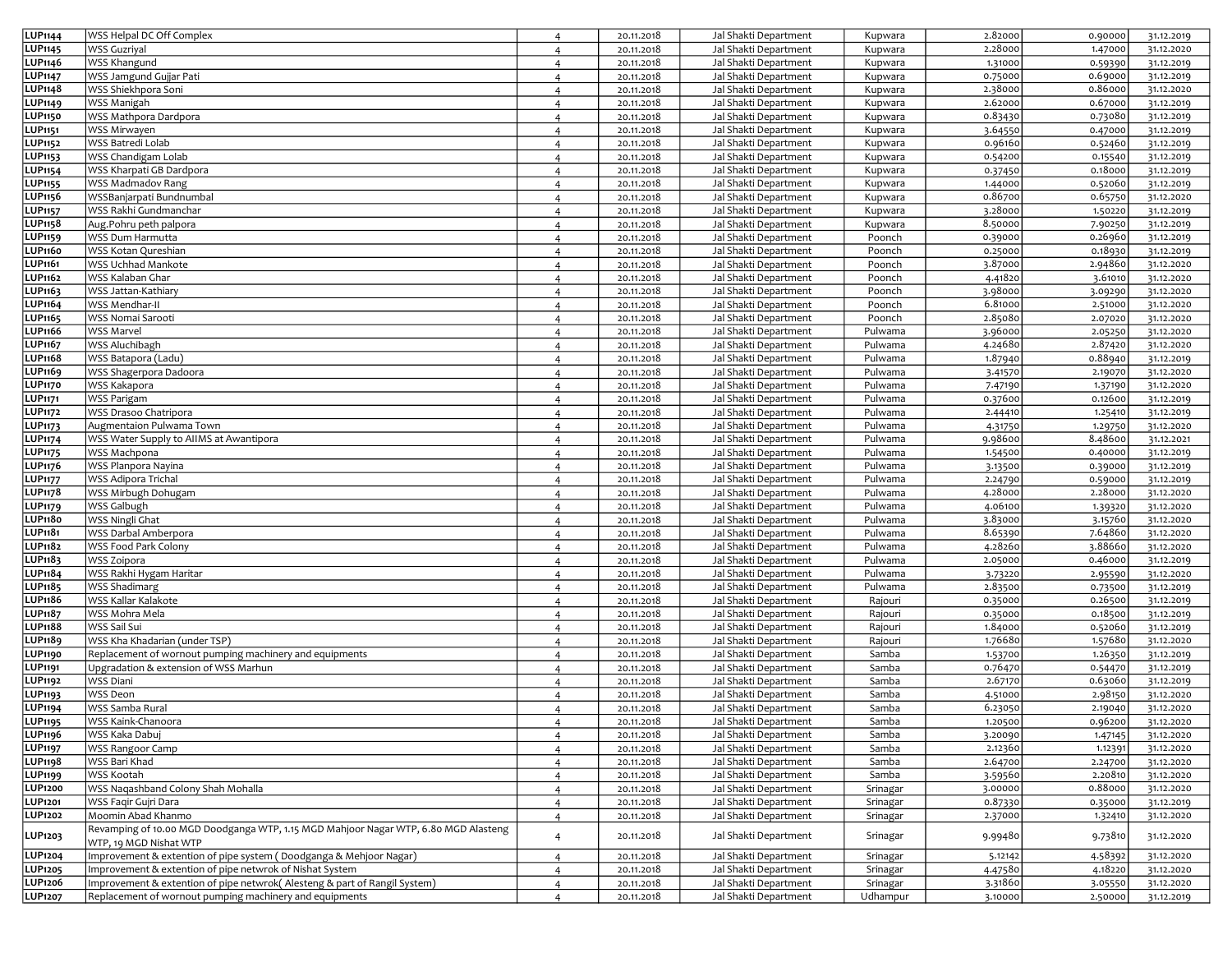| LUP1208             | Construction of 2 x25 mtr span steel girder bridge over Nallah Bringi at Village Poru Goihard                                         | $\overline{4}$ | 20.11.2018 | Public Works Deptt. | Anantnag  | 2.32000 | 0.46000 | 31.10.2019 |
|---------------------|---------------------------------------------------------------------------------------------------------------------------------------|----------------|------------|---------------------|-----------|---------|---------|------------|
| LUP1209             | Construction/Upgradation of OHE Kantigund                                                                                             | $\overline{4}$ | 20.11.2018 | Public Works Deptt. | Anantnag  | 1.70720 | 0.93700 | 31.03.2020 |
| <b>LUP1210</b>      | Construction/Upgradation of Ohe Piasan road                                                                                           | $\overline{4}$ | 20.11.2018 | Public Works Deptt. | Anantnag  | 1.44100 | 0.89210 | 31.03.2020 |
| LUP <sub>1211</sub> | Construction of road from Sunbari to Hill bund                                                                                        | $\overline{4}$ | 20.11.2018 | Public Works Deptt. | Anantnag  | 0.68900 | 0.53990 | 31.03.2020 |
| LUP1212             | Chakilpora Thimran road                                                                                                               | $\overline{4}$ | 20.11.2018 | Public Works Deptt. | Anantnag  | 1.65000 | 0.73040 | 31.10.2019 |
| LUP1213             | Upgradation/Strengthening of Larnoo Draway road including link                                                                        | $\overline{4}$ | 20.11.2018 | Public Works Deptt. | Anantnag  | 1.24100 | 0.40960 | 31.03.2020 |
| LUP1214             | Construction of road from Akingam to Damhal via Hardpora                                                                              | $\overline{4}$ | 20.11.2018 | Public Works Deptt. | Anantnag  | 2.44950 | 0.79720 | 31.10.2019 |
| LUP1215             | Construction of road from Shangus to Andoo road                                                                                       | $\overline{4}$ | 20.11.2018 | Public Works Deptt. | Anantnag  | 1.98150 | 1.44150 | 31.03.2020 |
| LUP1216             | Construction of road from Thajiwara - Kadpora road                                                                                    | $\overline{4}$ | 20.11.2018 | Public Works Deptt. | Anantnag  | 2.43360 | 2.16910 | 31.03.2020 |
| <b>LUP1217</b>      | Construction of road from Goriwan to Gohihard via Wandevalgam                                                                         | $\overline{4}$ | 20.11.2018 | Public Works Deptt. | Anantnag  | 1.03130 | 0.78150 | 31.03.2020 |
| LUP1218             | Construction of road interior road at Boontooru                                                                                       | $\overline{4}$ | 20.11.2018 | Public Works Deptt. | Anantnag  | 2.22480 | 2.07890 | 31.03.2020 |
| LUP1219             | Upgradation of link road from High School Gohan to Malmarg                                                                            | $\overline{4}$ | 20.11.2018 | Public Works Deptt. | Anantnag  | 1.53000 | 1.47900 | 31.03.2020 |
| <b>LUP1220</b>      | Upgradation of Mohripora Kandiwara Soaf road                                                                                          | $\overline{4}$ | 20.11.2018 | Public Works Deptt. | Anantnag  | 5.55810 | 3.65100 | 31.03.2020 |
| LUP1221             | Construction of road from Ranipora Rakhi Brah Deethu Sonach road                                                                      | $\overline{4}$ | 20.11.2018 | Public Works Deptt. | Anantnag  | 4.30020 | 3.03890 | 31.03.2020 |
| LUP1222             | Construction of Sardab Tatroon Khutroon road                                                                                          | $\overline{4}$ | 20.11.2018 | Public Works Deptt. | Bandipora | 2.16180 | 1.01710 | 30.09.2020 |
|                     |                                                                                                                                       |                |            |                     |           |         |         |            |
| LUP1223             | Construction of Badugam wazirthal road including Construction of 1x40 Mtr span bridge                                                 | $\overline{4}$ | 20.11.2018 | Public Works Deptt. | Bandipora | 5.22270 | 1.64530 | 30.09.2020 |
| LUP1224             | Construction of 1x22 Mtr span steel girder bridge on Chanmohalla link road over existing nallah                                       | $\overline{4}$ | 20.11.2018 | Public Works Deptt. | Baramulla | 1.41570 | 0.44270 | 31.03.2020 |
| <b>LUP1225</b>      | Construction of 1x20 Mtr span steel girder bridge over existing nallah at Bangdhara                                                   | $\overline{4}$ | 20.11.2018 | Public Works Deptt. | Baramulla | 1.31570 | 0.41940 | 31.03.2020 |
| LUP1226             | Construction of /Upgradation of road from Yedipora Hyderbeigh via Nillah Palpora to Wanigam                                           | $\overline{4}$ | 20.11.2018 | Public Works Deptt. | Baramulla | 4.00100 | 1.67570 | 30.09.2019 |
| <b>LUP1227</b>      | Construction of Dak Bunglow at Chijhama Rafiabad                                                                                      | $\overline{4}$ | 20.11.2018 | Public Works Deptt. | Baramulla | 3.31980 | 1.68730 | 31.03.2020 |
| LUP1228             | Construction of 1x10 Mtr span steel decked bridge on Wamin Nallah at Brass Gujjar Basti                                               | $\overline{4}$ | 20.11.2018 | Public Works Deptt. | Budgam    | 0.79680 | 0.44680 | 31.10.2019 |
| LUP1229             | Construction of 1x10 Mtr span steel decked bridge on Gogaldara Nallah at Shuplin Gujjar Basti                                         | 4              | 20.11.2018 | Public Works Deptt. | Budgam    | 0.86290 | 0.66290 | 31.03.2020 |
| LUP1230             | Construction of 1x22 Mtr span steel girder bridge at Rakhi Wachoo Khansahib                                                           | $\overline{4}$ | 20.11.2018 | Public Works Deptt. | Budgam    | 2.41220 | 1.73720 | 31.08.2019 |
|                     | Construction of 1x10 Mtr span RCC Minor bridge over nallah Anem on Loolipora Kalipora road at                                         |                |            |                     |           |         |         |            |
| LUP1231             | Khag<br>Construction of 100.00 Mtr span single lane plate girder bridge over nallah sukhnag at sail                                   | $\overline{4}$ | 20.11.2018 | Public Works Deptt. | Budgam    | 1.94810 | 1.8544c | 30.11.2019 |
| LUP1232             | Beerwah Budgam                                                                                                                        | $\overline{4}$ | 20.11.2018 | Public Works Deptt. | Budgam    | 6.43360 | 4.42360 | 31.12.2019 |
| LUP1233             | Construction of Arwah-Wuhangam bridge at Arwah Beeru Budgam                                                                           | $\overline{4}$ | 20.11.2018 | Public Works Deptt. | Budgam    | 5.23740 | 2.10860 | 31.03.2020 |
| LUP1234             | Const. of Road from Bhoroo to village Jalgah via Rehi Naska Chinta Bhaderwah District Doda<br>Length =2.225 km                        | $\overline{4}$ | 20.11.2018 | Public Works Deptt. | Doda      | 2.52250 | 1.83250 | 31.12.2020 |
| LUP1235             | Const. of 54 Mtr span Motorable through Type Single Truss Bridge over Neeru Nallah at Kulsari<br>Bhaderwah                            | $\overline{4}$ | 20.11.2018 | Public Works Deptt. | Doda      | 2.25850 | 0.22950 | 30.06.2019 |
| <b>LUP1236</b>      | Const. of 40 mtr span Motrable through Type Single Truss Bridge over Nehrru Nallah at Dheraja<br>Bhaderwah.                           | $\overline{4}$ | 20.11.2018 | Public Works Deptt. | Doda      | 1.84500 | 1.15500 | 31.08.2019 |
| LUP1237             | Upgradation of Bhalla Derka via Dugga road                                                                                            | $\overline{4}$ | 20.11.2018 | Public Works Deptt. | Doda      | 2.30100 | 2.14100 | 31.12.2020 |
| LUP1238             | Const. of road from Dumail Amirangar to Kharoti l= 3.50 km                                                                            | $\overline{4}$ | 20.11.2018 | Public Works Deptt. | Doda      | 2.39000 | 1.87500 | 31.12.2020 |
| LUP1240             | Const. of road from Launcher Morh to Akhrote Bagh                                                                                     | $\overline{4}$ | 20.11.2018 | Public Works Deptt. | Doda      | 1.50000 | 0.60000 | 31.12.2019 |
| LUP1241             | Gatha Gawari Hospital road                                                                                                            | $\overline{4}$ | 20.11.2018 | Public Works Deptt. | Doda      | 1.60360 | 0.39740 | 31.12.2019 |
| LUP1242             | Const. of road from Sarol Bagh Temple to Shamshan Gath                                                                                | $\overline{4}$ | 20.11.2018 | Public Works Deptt. | Doda      | 0.82500 | 0.66000 | 31.12.2019 |
| LUP1243             | Const. Of Link Road from Shahpura Pranoo to Fangota in Distt. Doda                                                                    | $\overline{4}$ | 20.11.2018 | Public Works Deptt. | Doda      | 2.96810 | 2.44810 | 31.12.2020 |
| LUP1244             | Impvt. And Up gd. Of link Road Jandiyal                                                                                               | $\overline{4}$ | 20.11.2018 | Public Works Deptt. | Jammu     | 2.36520 | 2.04380 | 31.12.2019 |
| LUP1245             | mpvt. And Upgd. of link road from Beri Chapri to Mera Dabbar Block                                                                    | $\overline{4}$ | 20.11.2018 | Public Works Deptt. | Jammu     | 1.88000 | 1.61000 | 31.12.2019 |
| LUP1246             | Cosnt. of Road Bajalta Peer Baba including link of Mohallah Mohd Ali                                                                  | $\overline{4}$ | 20.11.2018 | Public Works Deptt. | Jammu     | 5.18200 | 4.61200 | 30.06.2020 |
| LUP1247             | mp. /Up-gradation of Road from Sarah sandori                                                                                          | $\overline{4}$ | 20.11.2018 | Public Works Deptt. | Jammu     | 4.53500 | 3.26500 | 30.06.2020 |
| LUP1248             | Imp. Of track from Severbatti to Tunder Lopara including julla bridge                                                                 | $\overline{4}$ | 20.11.2018 | Public Works Deptt. | Kishtwar  | 1.75250 | 1.44250 | 30.11.2019 |
| LUP1249             | Const. of Charya Kandote link Road its take off point from NH IB to Charya at Km 1st RD (725) L-<br>1.700                             | $\overline{4}$ | 20.11.2018 | Public Works Deptt. | Kishtwar  | 2.19560 | 1.16560 | 31.10.2019 |
| <b>LUP1250</b>      | Construction of PWD Complex at Tsawalgam Kulgam (Double Story)                                                                        | $\overline{4}$ | 20.11.2018 | Public Works Deptt. | Kulgam    | 3.78750 | 3.5875c | 30.11.2019 |
| LUP1251             | Construction of Bogund Kulpora road                                                                                                   | $\overline{4}$ | 20.11.2018 | Public Works Deptt. | Kulgam    | 1.52260 | 1.05360 | 31.08.2019 |
| LUP1252             | Construction/Upgradation of Shirpora Baldara incld Frisal Ziyarat Ayar and Frisal Shadcheck<br>road                                   | $\overline{4}$ | 20.11.2018 | Public Works Deptt. | Kulgam    | 2.73250 | 0.64940 | 31.08.2019 |
| LUP1253             | Construction/Upgradation of Nillow Begam including Nillow Awhatoo road (4.00 Km)                                                      | $\overline{4}$ | 20.11.2018 | Public Works Deptt. | Kulgam    | 1.94590 | 1.62590 | 30.11.2020 |
| <b>LUP1254</b>      | Construction/Upgradation of Labdipora Laroo Byepass road incld. Industrial road with allied                                           | $\overline{4}$ | 20.11.2018 | Public Works Deptt. | Kulgam    | 6.07250 | 4.7525  | 30.11.2019 |
| LUP1255             | inks ( 5.35 Km)<br>Construction of road from Nandimarg to Gulabgarh (upto Pandow Chollan Kashmir side) Phase<br>1st ( Km 1st to 6th ) | $\overline{4}$ | 20.11.2018 | Public Works Deptt. | Kulgam    | 9.41940 | 7.88220 | 30.09.2021 |
| LUP1256             | Construction/Upgradation of Kulgam Chatbal Panipora Kutbal including Bon Kandipora road (<br>05.00 Km)                                | $\overline{4}$ | 20.11.2018 | Public Works Deptt. | Kulgam    | 1.35490 | 0.96390 | 30.09.2019 |
|                     |                                                                                                                                       |                |            |                     |           |         |         |            |